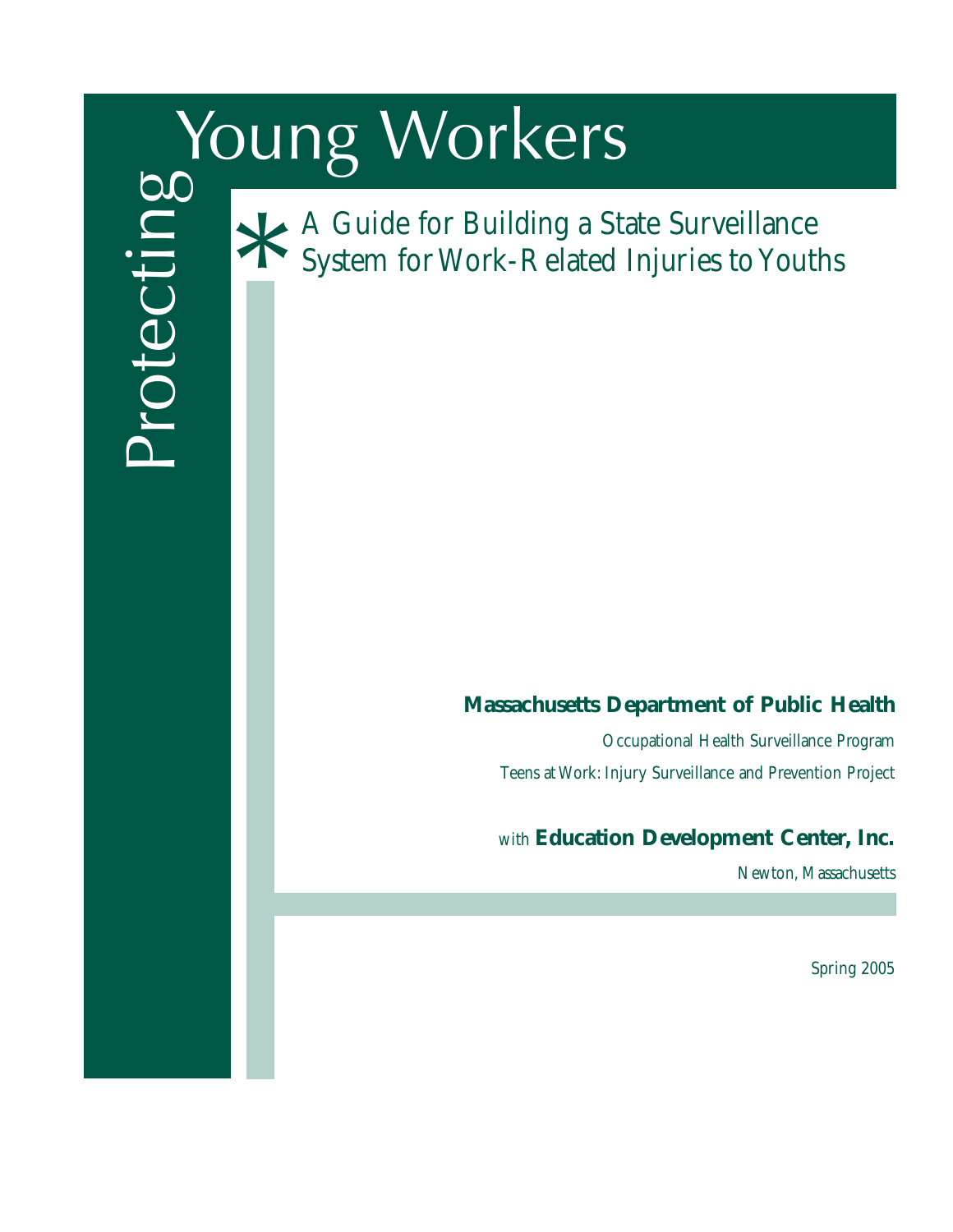# **Contents**

## **Preface**

| V. Data Management, Analysis, and Dissemination20 |  |
|---------------------------------------------------|--|
|                                                   |  |
| <b>References</b>                                 |  |

# **Appendices**

- A. Confidential Report of Occupational Disease and Injury (form)
- B. Reportable Diseases and Isolation and Quarantine Regulations
- C. Letter to Hospitals Requesting Medical Information for Cases
- D. Case Follow-up Materials
	- Letter and Materials Sent to Parents Requesting Permission for an Interview
	- Telephone Interview Instrument
	- Mailed Interview Instrument for Burn Injury Cases
	- Educational Materials Sent with Thank-you Letters
- E. Materials from the Fatality Assessment and Control Evaluation (FACE) Program:

Sample FACE Facts, FACE Report, Forklift Sticker

FACE Data Collection Instrument for Investigating Young Worker Deaths

- F. *Teens at Work* Newsletters
- G. *Teens at Work* Educational Materials
- H. Massachusetts Young Worker Initiative Task Force Report

**The development of this document was supported by Cooperative Agreement Number U01 OH070301 from the National Institute for Occupational Safety and Health, Centers for Disease Control and Prevention (CDC). Its contents are solely the responsibility of the authors and do not necessarily represent the official views of the CDC.**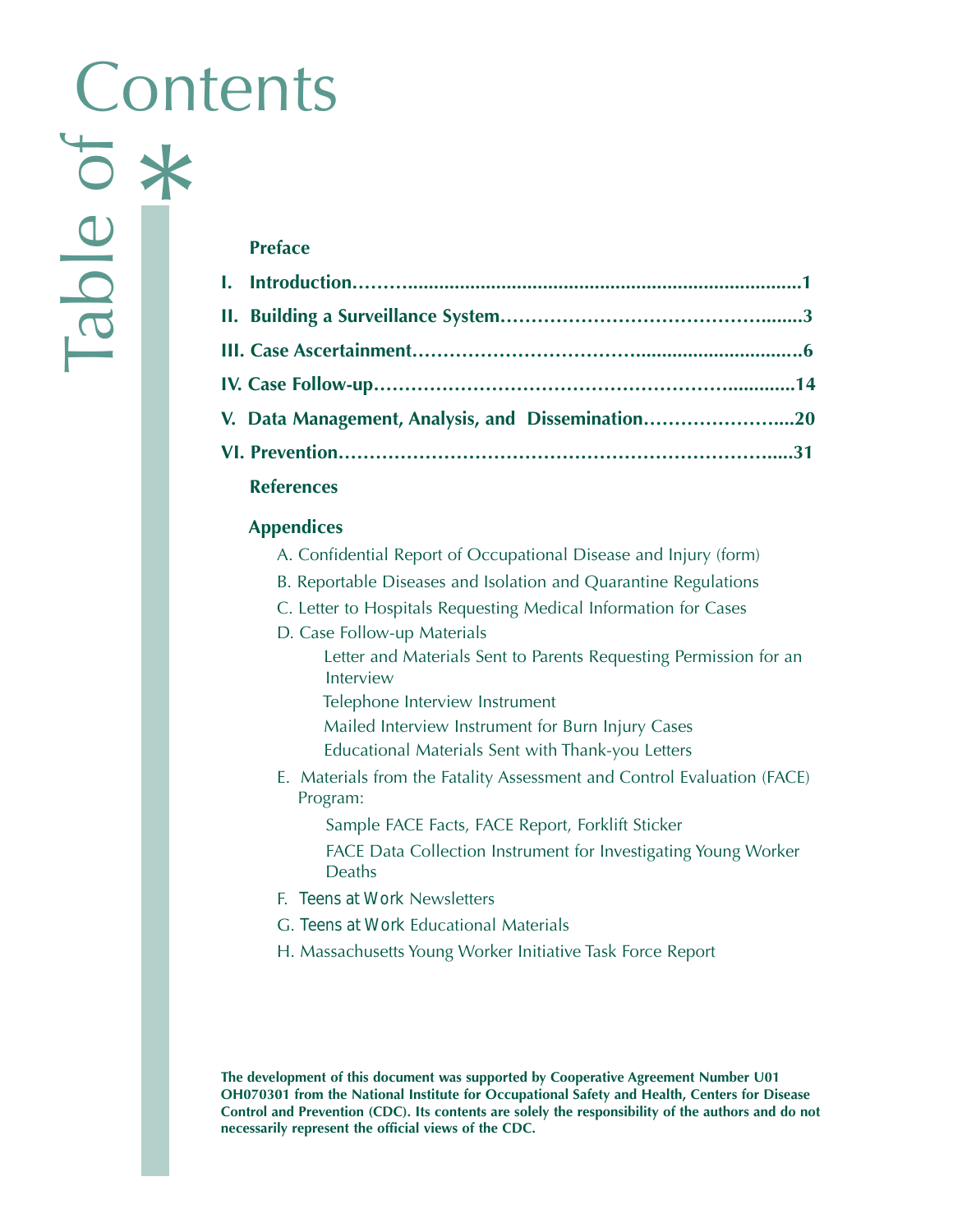Each year in the United States, an estimated 230,000 teens under age 18 are injured on the job. Over 75,000 are injured seriously enough to require treatment in emergency departments. According to emergency department data, teenagers are injured on the job at a substantially higher rate than adults. And, every year, about 70 young workers die as a result of injuries at work.

Without action, teens will continue to be injured on the job.At any given point in time, onethird of those 15–17 years of age are employed. Eighty percent of teens work at some point during high school.Work can have many benefits for young people. It can help them develop job skills and enhance self-esteem, as well as provide income that they and their families may need. It is important that this experience be safe. Efforts to protect young workers can also provide teens with important health and safety skills that they will carry with them as workers and employers of the future.

Protecting young workers from injuries requires efforts that mobilize communities and forge new collaborations among occupational health experts, public health professionals, schools, employers, and unions, as well as teens and their families.The first step in this process is demonstrating that young workers are at risk. Information about where and how teens are injured at work is needed to mobilize action and guide prevention efforts.

National data can play an important role in showing that young people face hazards in the workplace and identify industries where interventions are needed. Based on the national data, it is reasonable to assume, for example, that a substantial proportion of injuries to young workers in any state occur in restaurants and grocery stores. But relying on national statistics can obscure dangers that may be specific to a particular state. In some states, agricultural injuries may be the most serious problem for young workers. Other states may have problems with injuries to young people employed by hotels and seasonal tourist industries. State data can help identify the specific industries, occupations, and communities in which workplace hazards to teens need to be addressed. State data can also pinpoint specific workplaces in which young workers are at risk and intervention is necessary.And state data can be a powerful way of attracting the attention and gaining the support of local policymakers and the public.

Surveillance of work-related injuries to youth is a crucial step in understanding the nature and extent of this problem and developing and evaluating strategies for preventing these injuries.We hope this guidebook will help you take this step.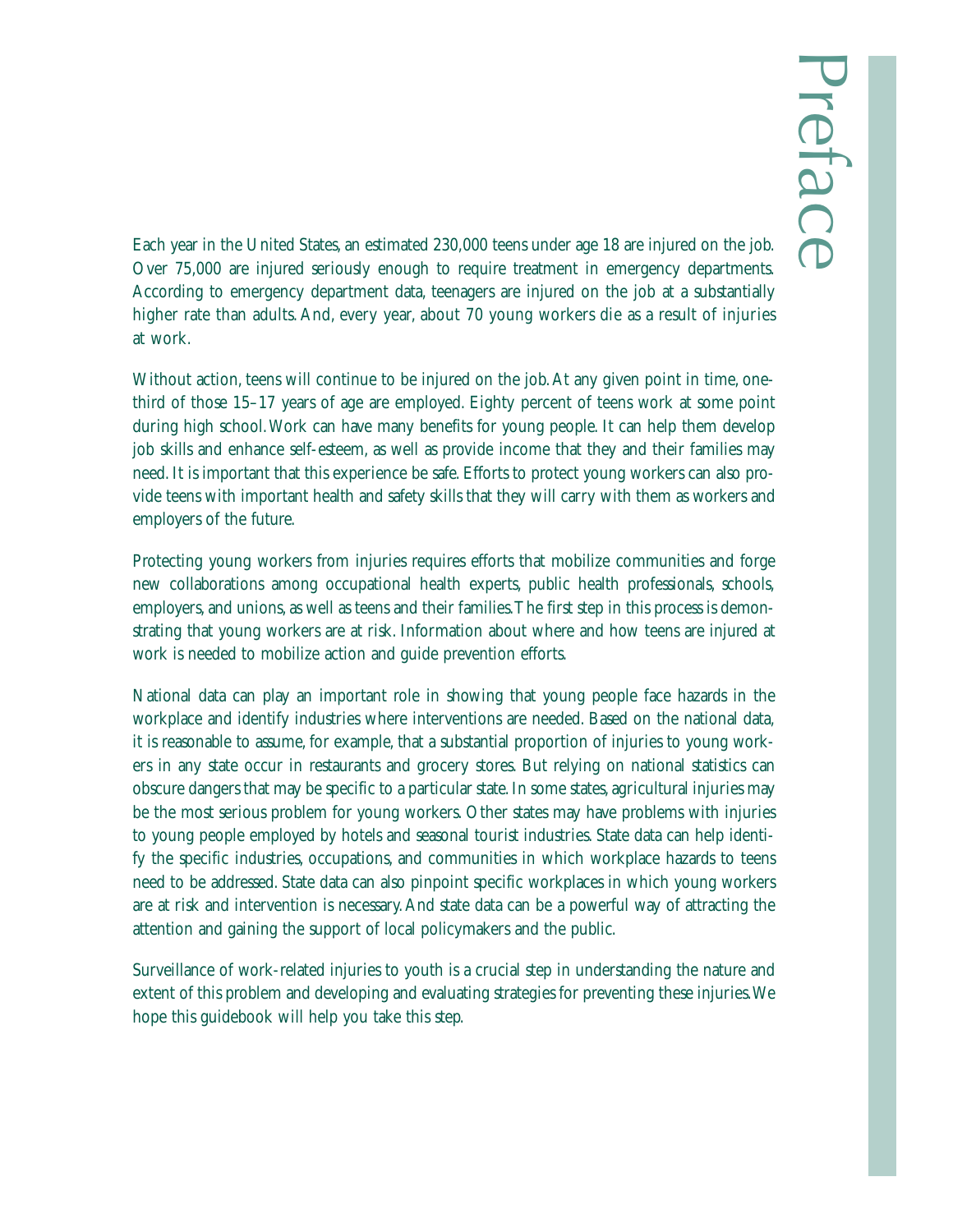# Introduction I.

**1**

The Occupational Health Surveillance Program (OHSP) at the Massachusetts Department of Public Health (MDPH) has conducted surveillance of work-related injuries to youths under age 18 since 1993. Surveillance findings are used to target prevention activities ranging from interventions in specific workplaces to statewide efforts to educate youth about workplace health and safety. Since initiating this state surveillance system, which is called the Teens at Work Injury Surveillance and Prevention Project (TAW), OHSP has received a large number of requests for data, as well as requests for advice on surveillance. In 2000, the National Institute of Occupational Safety and Health (NIOSH) funded the creation of this guidebook to assist other states in conducting surveillance of work-related injuries to teens.

#### **A Short History of the Massachusetts Teens At Work Injury Surveillance and Prevention Project**

In the early 1980s, the MDPH Childhood Injury Control Program undertook a landmark project to document the nature and extent of all injuries to youth.The project collected data on injuries to those under age 20 from emergency departments in 14 Massachusetts cities and towns.A first look at these data revealed that an unanticipated number of injuries occurred to teens in the workplace.The Childhood Injury Control Program approached OHSP with their concerns about work-related injuries. In 1990, OHSP undertook a more thorough analysis of these data and found that 13 percent of the injuries (with known locations of injury) among those 14–17 years of age occurred at work. They estimated that every year, 16 of every 100 full-time workers aged 16–17 years in Massachusetts were injured on the job.

Knowing that national research showed that only about 30 percent of work-related injuries are treated in emergency departments, OHSP turned to workers' compensation data for more information. In 1991, OHSP analyzed four years (1987–1990) of workers' compensation claims filed for injuries resulting in five or more lost workdays to workers under age 18. More than 700 such claims were filed each year.This represented only the tip of the occupational injury iceberg, since these claims did not capture the less serious injuries (those that did not result in five or more lost workdays).The OHSP staff also suspected that many young workers did not apply for workers' compensation benefits when injured.

Comparing the information from the workers' compensation and emergency department data sets demonstrated that neither system revealed the full extent of teen worker injuries and that the injury picture in the state varied depending upon which data source one used. According to the workers' compensation data, strains and sprains were the most common work-related injuries to teens, whereas lacerations were the most frequent injuries to young workers treated in emergency departments. Each data set provided an important but discrete piece of the teen worker-injury puzzle.

Armed with this information, OHSP set out, in 1992, to develop a comprehensive surveillance system that would use multiple data sources to identify work-related injuries to teens.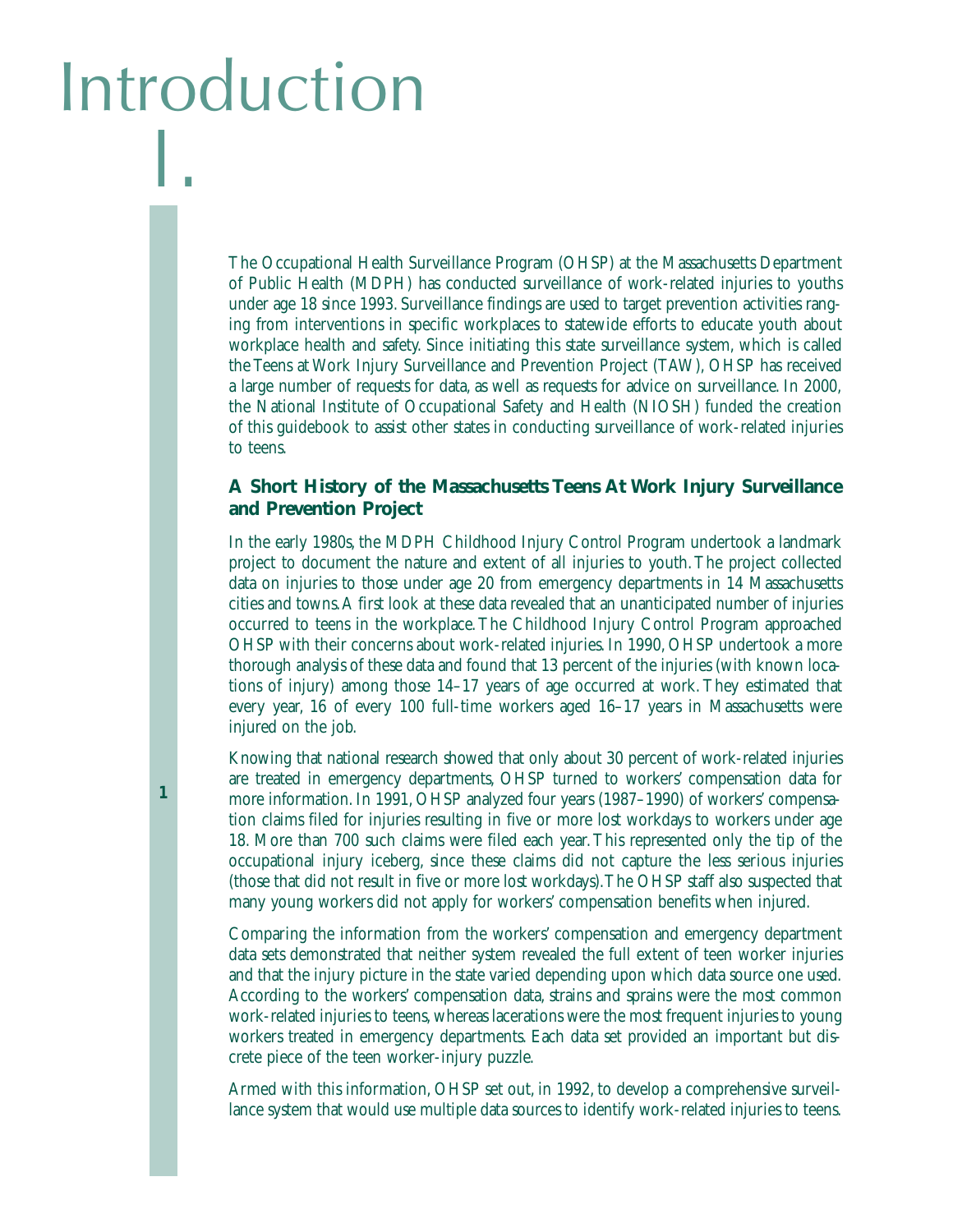That year OHSP was successful in adding work-related injuries to persons under age 18 to the list of health conditions that health care providers and hospitals are required to report to MDPH. In 1993, OHSP applied for and received funding from the NIOSH Sentinel Event Notification System for Occupational Risks (SENSOR) program to create a surveillance system for occupational injuries to youth under the age of 18. This system, called Teens at Work, uses multiple data sources, including workers' compensation claims and emergency department and in-patient records, to identify cases of teen work injuries. It collects additional data through follow-up interviews with selected cases, and produces both individual case reports and summary data.These data are then linked with intervention activities designed to prevent further injuries to teens.

#### **How To Use This Guide**

Surveillance systems for work-related injuries to teens will necessarily vary from state to state, depending on available data sources and resources, the types of industries in which youth are employed, and the structure of the state's public health system. While most states will not have access to all the data sources used in Massachusetts, most will have some data that can be used to track young worker injuries.

We offer this guide not as a template, but as a model that can be adapted to fit your state's needs. Rather than telling you what to do, we tell you what we do in Massachusetts.We have included suggestions for how states without access to all the data sources available in Massachusetts can collect meaningful data using the sources available to them. And we offer suggestions for how these data can be used to prevent injuries to young workers. For just as prevention should be guided by data, surveillance should be linked to prevention. **2**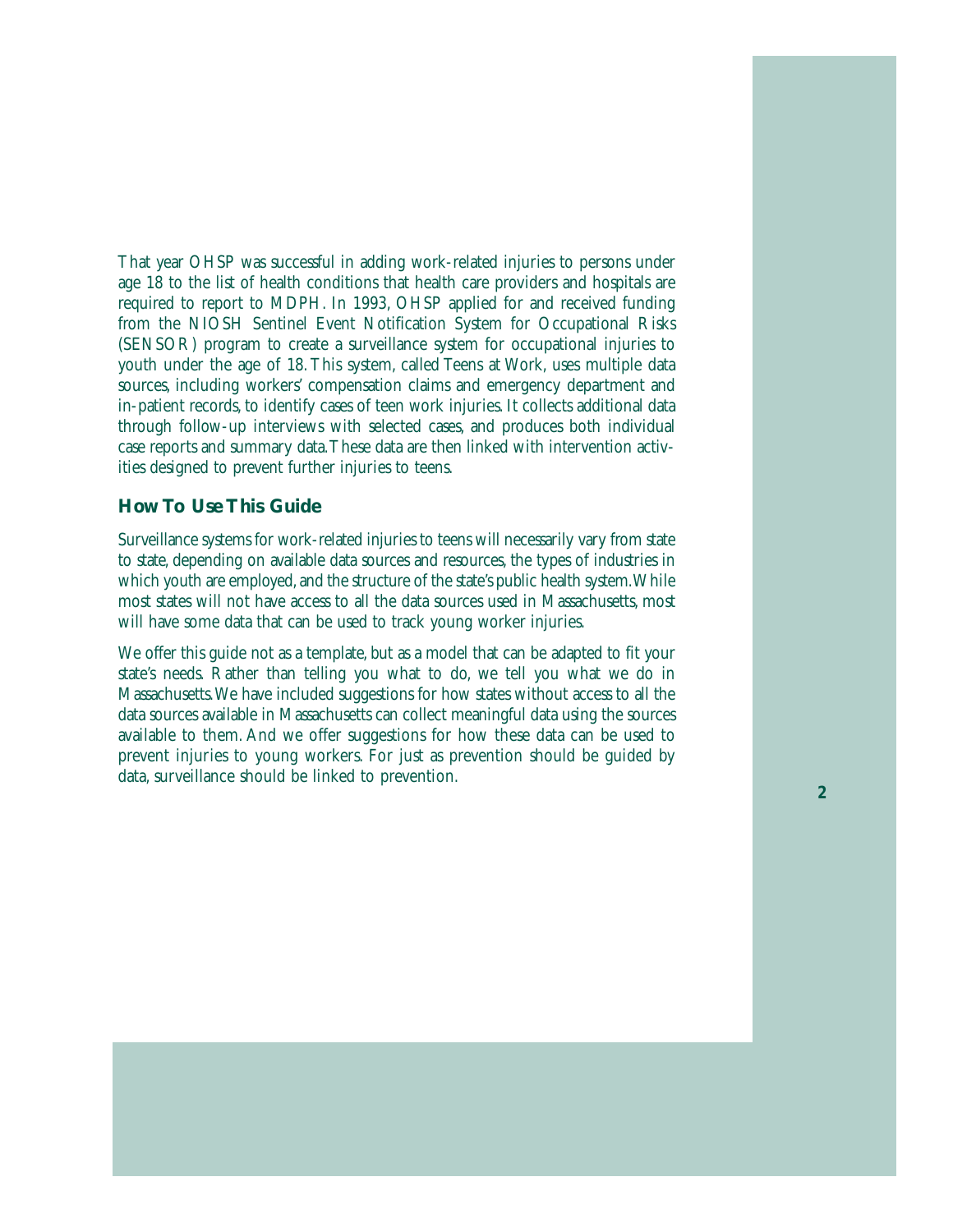# Surveillance System<br>
Surveillance System Building a surveillance<br>
Surveillance of the starting started<br>
The starting started<br>
OHSP identified four initial steps for building a surveillance<br>
injuries to youth:<br>
Fatablish su

#### **Getting Started**

OHSP identified four initial steps for building a surveillance system for work-related injuries to youth:

- Establish surveillance objectives through answering the question,''What is it that we want to know about work-related injuries to teens?''
- Identify data sources that can be used to identify cases of work-related injuries to teens
- Develop a surveillance case definition
- Build working relationships with the agencies and individuals that can provide data and also those that can take action based on these data

TAW worked on these four tasks simultaneously, as described below.

#### **1. Surveillance Objectives**

OHSP established the following objectives for the surveillance system:

(1) To identify individual young people who have been injured on the job (sentinel cases) in a timely fashion in order to:

- (a) conduct follow-up interviews to learn more about the factors potentially contributing to these injuries and the impact of these injuries on teens, and
- (b) identify work-sites in which interventions are needed to eliminate hazards faced by young workers.

(2) To generate meaningful summary data on the nature and extent of work-related injuries that can be used to guide broad-based prevention activities targeting common hazards and the industries, occupations, and communities in which young workers are at greatest risk.

To work towards these objectives, TAW combined case-based and population-based approaches to surveillance. Case-based surveillance involves collecting personally identifiable data on individual injured workers in a timely fashion. It allows the surveillance program to conduct case follow-up with the worker and intervene at the worksite. Population-based systems involve the use of representative data sets, which do not necessarily include personal or employer identifiers, to monitor distribution of injuries by demographic characteristics, nature and cause of injury, industry and occupation, time, and locale.

#### **2. Identification of Data Sources for Surveillance**

OHSP identified several state data sources that could be used both to identify individual cases of work-related injuries to teens less than 18 years of age and to generate summary data.These data sources include the following:

- Workers' compensation claims for injuries resulting in five or more lost workdays
- Emergency department data
- Hospital discharge data
- Fatality data collected by the Massachusetts Fatality Assessment, Control and Evaluation (FACE) program and by the Census of Fatal Occupational Injuries (CFOI)

These data sources are described in greater detail in Section III, Case Ascertainment.

**12 3**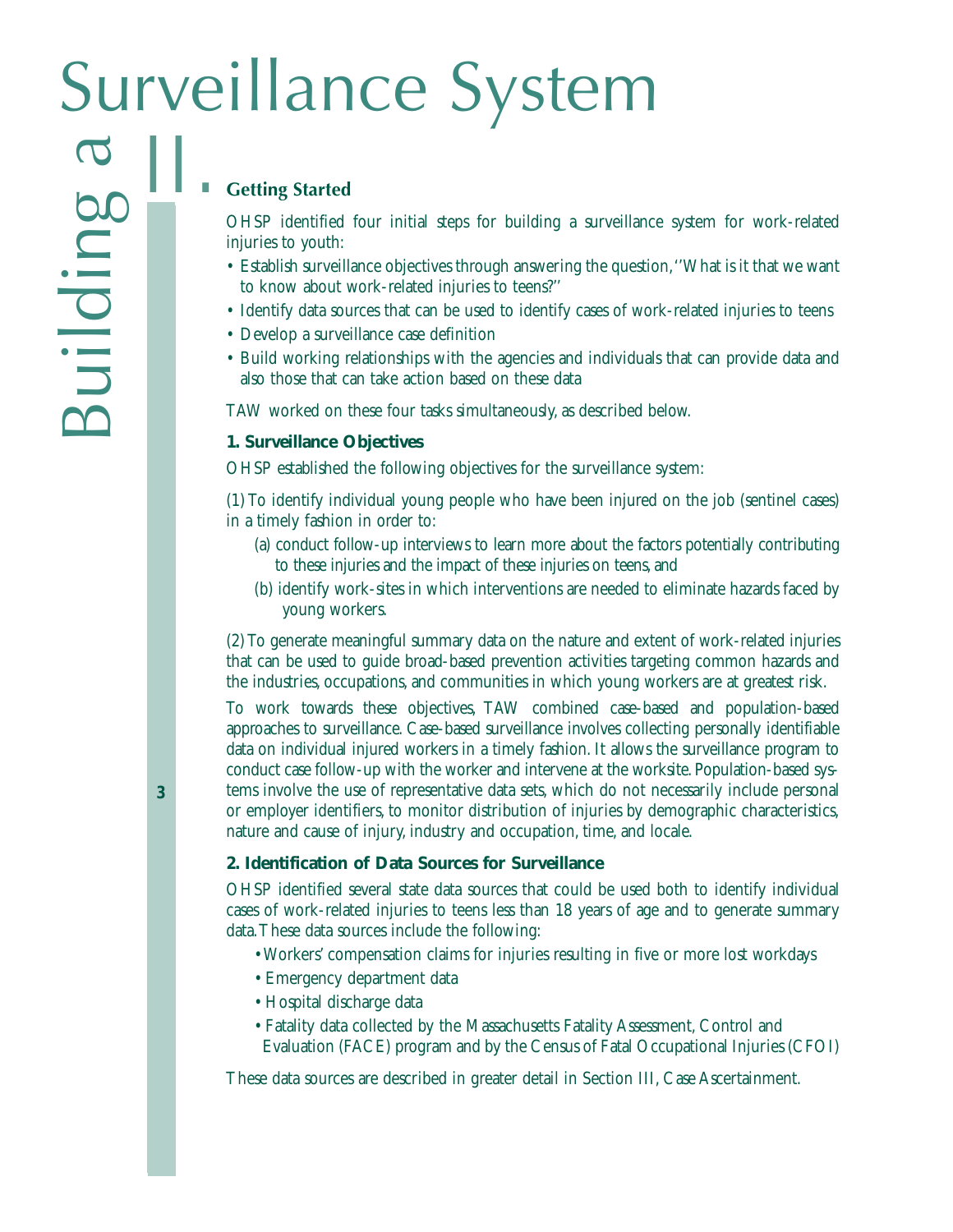# *Bureau of Labor Statistics Annual Survey of Occupational Injuries and Illnesses*

Another data source available to over 40 states is the Bureau of Labor Statistics (BLS) Annual Survey of Occupational Injuries and Illnesses.1 This survey is based on a sample of injury and illness logs that employers are required to maintain under the Occupational Safety and Health Act.While the survey collects data on all work-related injuries requiring more than first aid, information about age is available only for those injuries resulting in at least one day away from work.The survey does not provide information about individual cases nor about specific workplaces. It can provide estimates of the number (not rates) of work-related injuries to teens resulting in days away from work, some information about the industries and occupations in which teens are injured, and the leading types of teen injuries. In the less populous states, the sample size may be too small to obtain detailed data on teen injuries. States need to request special data runs to obtain the available data on teens injuries from the BLS. (Contact information for regional BLS offices is provided at www.bls.gov/iif/home.htm.)

#### **3. Surveillance Case Definition**

The surveillance case definition specifies what is to be counted as a case by the surveillance system.The creation of a case definition is driven by the objectives of the surveillance system and by the available sources of data.The TAW surveillance case definition encompasses the following:

- A medically treated traumatic injury to a person under age 18 sustained while the person was working for pay
- A traumatic injury to a person under age 18 for which a workers' compensation lost-time claim has been filed
- A fatal occupational injury to a person under age 18

A TAW case is an injury, not a person. If a teen sustains more than one work-related injury at different points in time, each incident is counted as a separate case.

TAW chose to limit cases to injuries to teens under age 18 because these teens are legally defined as minors and covered under the state and federal child labor laws.

TAW originally planned to restrict the surveillance system to serious work-related injuries to youth under age 18. We found, however, that with the exception of the relatively few cases that are clearly serious—amputations, for example—it was not possible to distinguish serious from nonserious cases given the limited injury information contained in the surveillance data sources. The case definition was changed to reflect this reality.

Although OHSP was interested in injuries to teens in vocational education programs, teens in school shops in Massachusetts are not considered employees from a legal perspective and are not subject to child labor laws nor covered by OSHA. Injuries to teens in school shops are not reportable under the public health reporting law. Therefore, the surveillance case definition excludes injuries to teens in vocational education classes within schools. An injury to a teen in a paid job placement coordinated through school, however, is considered a case.

#### **4.Working Relationships**

It is important to begin building working relationships with agencies, organizations and individuals who have key roles to play in the surveillance system as early as possible in the process of creating the surveillance system.These partners include not only those who can provide data but also those with responsibility for preventing work-related injuries to youth. Disseminating surveillance data to those ''who need to know and are in a position to take action'', and following up to see that action has been taken are fundamental aspects of surveillance.2 Thus, it is critical to consider the range of prevention options and players that are available in designing the surveillance system.

TAW contacted the agencies and programs that maintain the data sources that we planned to use for surveillance, such as the state workers' compensation agency, the Massachusetts FACE and CFOI programs, and hospital emergency departments, early in our efforts.We also established relationships with government agencies that can intervene in individual workplaces, including the regional office of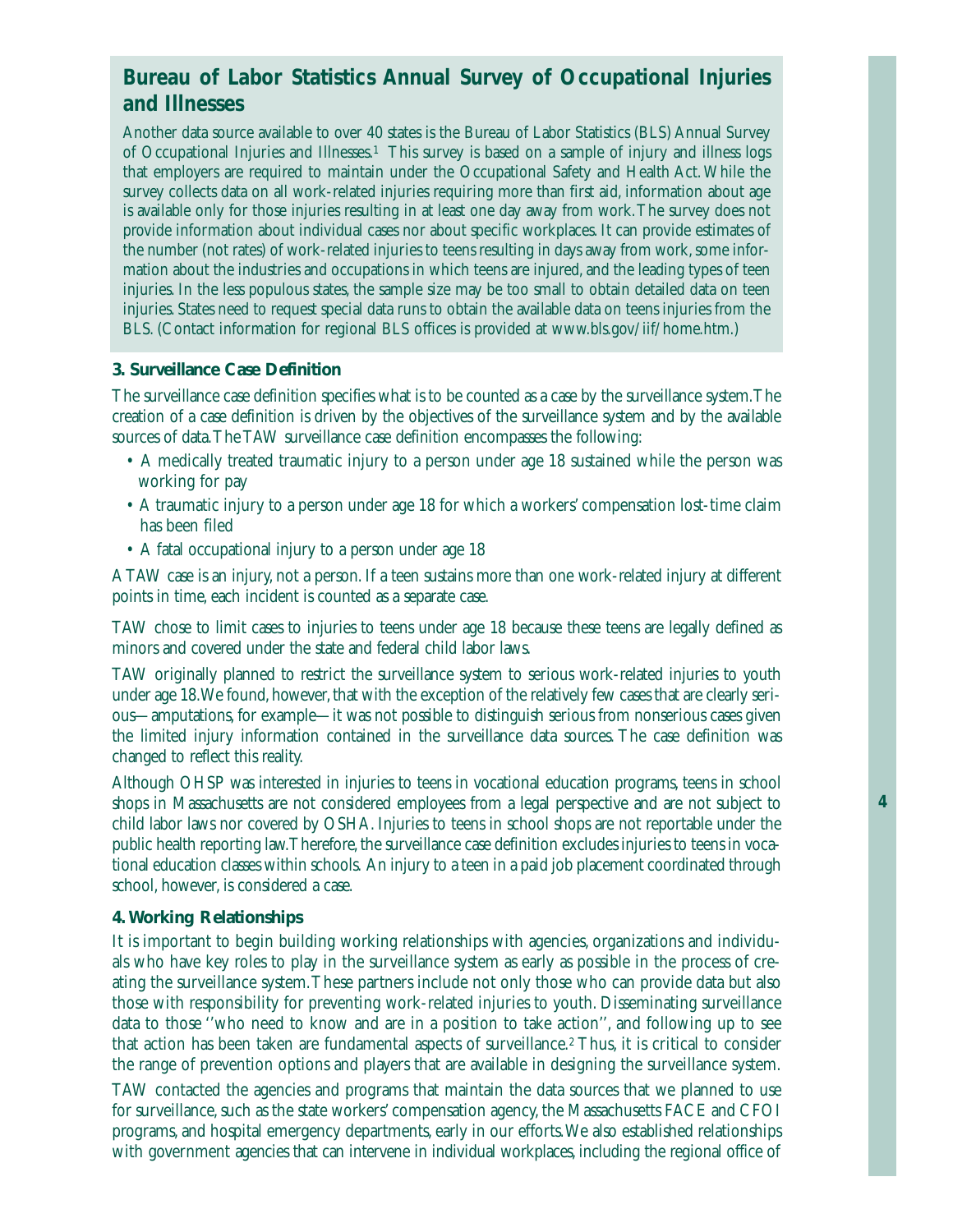the Occupational Health and Safety Administration and the state and federal agencies responsible for enforcing child labor laws.

OHSP has an Advisory Board that includes representatives from agencies and organizations concerned with worker occupational safety and health.When TAW was established, OHSP added several organizations and agencies with an interest in young worker health to the Advisory Board. These included Education Development Center, Inc., Massachusetts Safety Council, and the Massachusetts Attorney General's Office. We subsequently established a separate state child labor team—now called the Interagency Working Group on Youth Employment—that focuses specifically on young workers' safety and health. More information on this effort can be found in Section VI, Prevention.

# *Surveillance System Components*

The TAW surveillance system has four major components (see Figure 1):

- Case ascertainment
- Data analysis and dissemination
- Case follow-up
- Broad-based prevention

Each of these is discussed in detail in the following sections of this guide.

**Figure 1.** Components of the TAW surveillance system

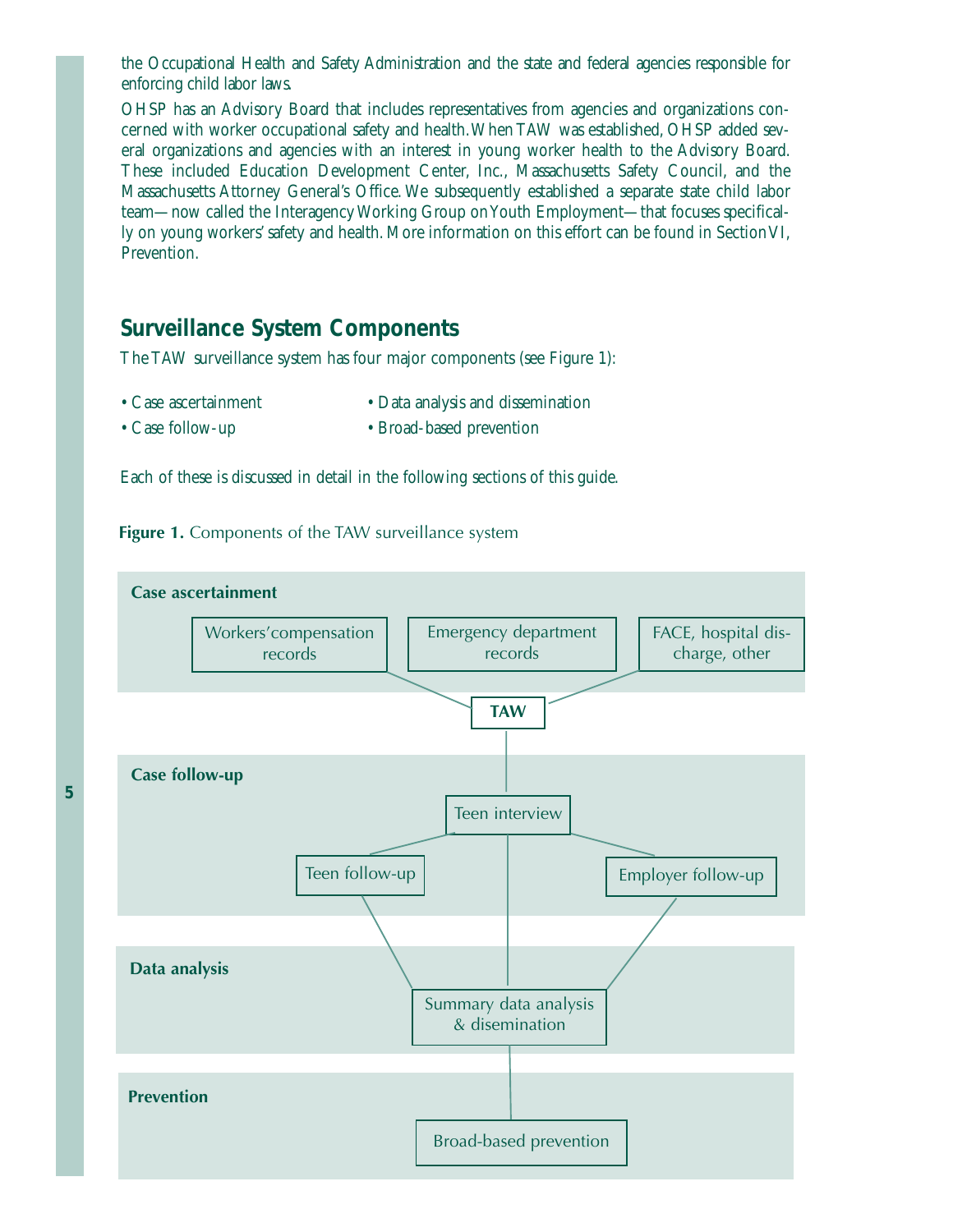Time is of the essence for sentinel case surveillance. (See definition in Section IV, Case Followup.) It is critical to identify cases as soon as possible after the injury occurs so the injured young people can be interviewed while their memories are fresh and timely worksite intervention to control hazards can be carried out.Timeliness is less critical for population-based surveillance. A one-to-two-year lag is common in reporting summary data.

The major data sources that TAW uses to ascertain cases and the methods for obtaining the data are described below.

# **Workers' Compensation Claims**

The Department of Industrial Accidents (Massachusetts's workers' compensation agency) maintains a computerized database of all workers' compensation claims filed for injuries resulting in five or more lost workdays.TAW uses workers' compensation data for both sentinel and population-based surveillance.

#### **Obtaining the Data**

TAW receives hard copy reports of all claims filed with the Department of Industrial Accidents during the prior week.These reports are routinely produced by the Department of Industrial Accidents for administrative purposes. The TAW staff reviews these reports to identify individual cases of injured teens for follow-up, using age to identify injured teens.To avoid the need to manually enter the workers' compensation data into the surveillance database, the Department of Industrial Accidents downloads data on all workers' compensation claims filed by persons under 18 years old to a CD-ROM and forwards it to TAW every three months.

#### **Data Elements**

The key data elements collected from the Massachusetts' workers' compensation system include the following:

- **Demographic data** on injured young workers, including name, address, telephone number, birth date, and sex.
- **Employment data**, including name and address of employer, standard industrial classification (SIC) code, and occupation or job title of the injured worker.
- **Injury and incident data**, including ANSI codes for nature of injury and body part injured, a brief narrative description of how the injury occurred, and the date of injury.

#### **Data Strengths**

The Massachusetts workers' compensation database is extremely useful for both sentinel and population-based surveillance.The data have the following advantages:

- They identify serious injuries to young worker since the database is comprised of claims for injuries resulting in five or more lost workdays.
- They are received in a timely fashion, allowing for sentinel case follow-up.
- They contain personal identifiers (including the name and address of the injured worker), which are useful for sentinel case follow-up, merging compensation data with data from other sources, and eliminating duplicates.
- They contain employer identifiers (including the name and address of the employer), which are useful for sentinel case follow-up, identifying firms or worksites where multiple injuries have occurred, targeting worksite intervention activities and outreach to specific employers, and coding the type of industry for population-based data analysis.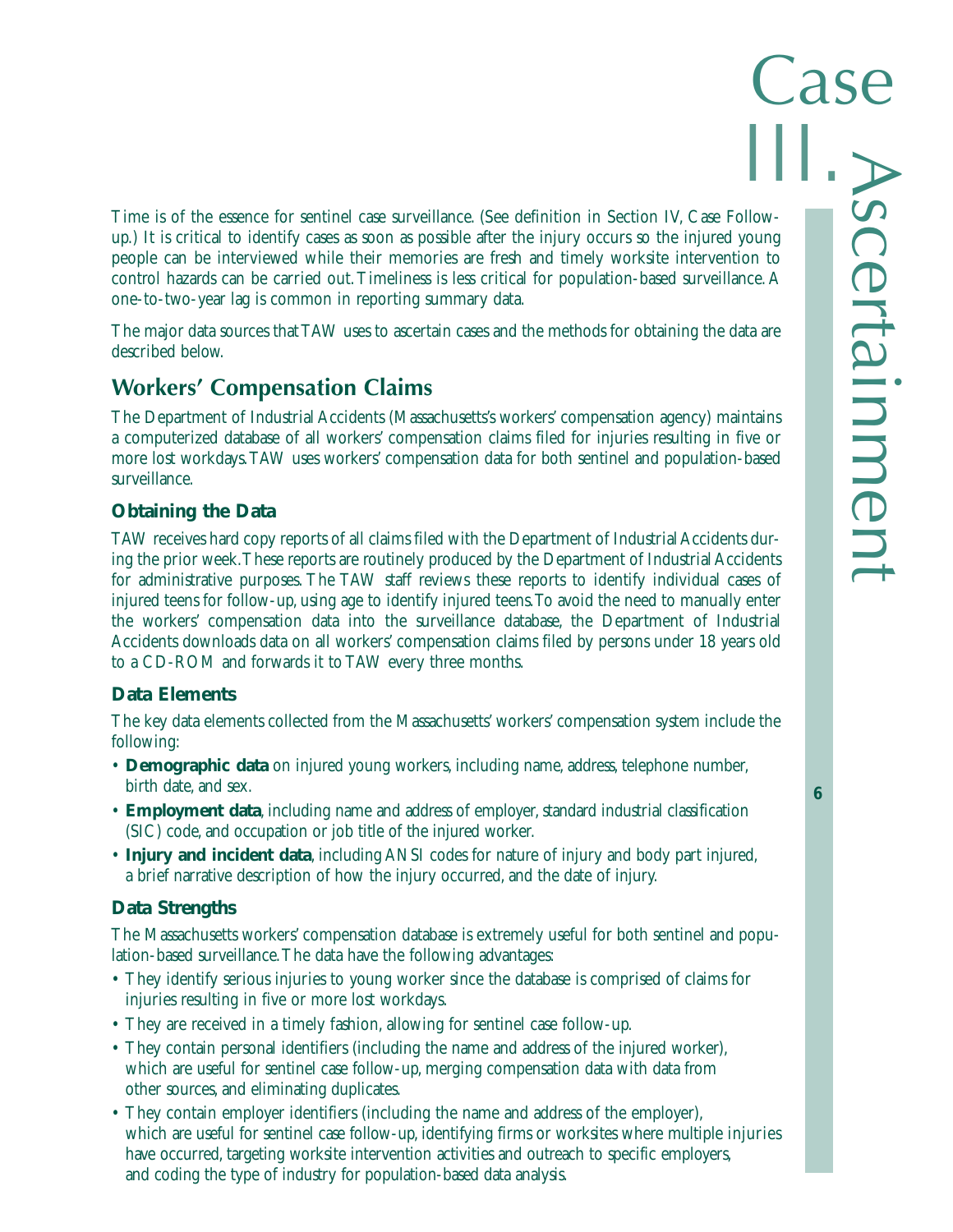- They provide information on all lost work time claims filed by teens in Massachusetts and therefore can be used to track trends.
- They have a high predictive value positive—i.e., the records successfully exclude injuries that are not work-related.

#### **Data Limitations**

The workers' compensation database in Massachusetts also has features that limit its usefulness to TAW.The data in this system have the following disadvantages:

- They are limited to people who are both covered by workers' compensation and meet eligibility requirements for wage compensation (at least five lost work days), therefore excluding injuries to self-employed teens—such as news carriers, who are not covered by workers' compensation—and claims filed solely for the purpose of obtaining medical benefits.
- They are incomplete, since not all injured working teens who are eligible for workers' compensation file claims.There is some research indicating that teens injured on the job who are eligible for workers' compensation are less likely to file claims than adults.3
- They require a fair amount of cleaning and coding, since the data are intended for use in an insurance system, rather than a surveillance system.

#### **Number**

An average of 400 cases of occupational injuries to youth are identified by TAW through workers' compensation lost work time claims each year.

#### **How Your State May Differ**

Workers' compensation is a state-run insurance system that provides payment of medical bills (medical benefits) and lost wages (wage replacement benefits—also called indemnity benefits) for individuals with work-related injuries or illnesses.These systems, including the eligibility requirements for benefits, vary from state to state. In Massachusetts, workers must miss at least five days of work as a result of their injury or illness to become eligible for wage replacement benefits. If a worker does not miss five workdays, he or she may still file a claim for medical benefits.Thus some workers' compensation claims are filed solely for the purpose of obtaining medical benefits.

The workers' compensation database maintained by the Massachusetts Department of Industrial Accidents does not include claims filed for medical benefits only. It also does not distinguish between claims filed and claims awarded benefits. Some states maintain data on all claims, not just claims for wage replacement.The ''medical only'' claim data can provide additional information about less serious injuries. In some states, it is possible to identify cases in which workers' compensation benefits have been awarded and exclude claims found not to meet the legal requirements for compensation. Findings based on awarded claims will provide a more conservative estimate of the injury problem than findings based on all claims filed.

The confidentiality of workers' compensation records also differs by state. In Massachusetts, workers' compensation records are confidential. It took months of negotiations before TAW gained access to the data.The process for sharing data between agencies should be formally documented in a memorandum of understanding. Relying on informal agreements and personal relationships can jeopardize access to data when staff changes or memories fade.

Annual access to workers' compensation data should be sufficient for population-based surveillance systems that do not include sentinel case surveillance and follow-up.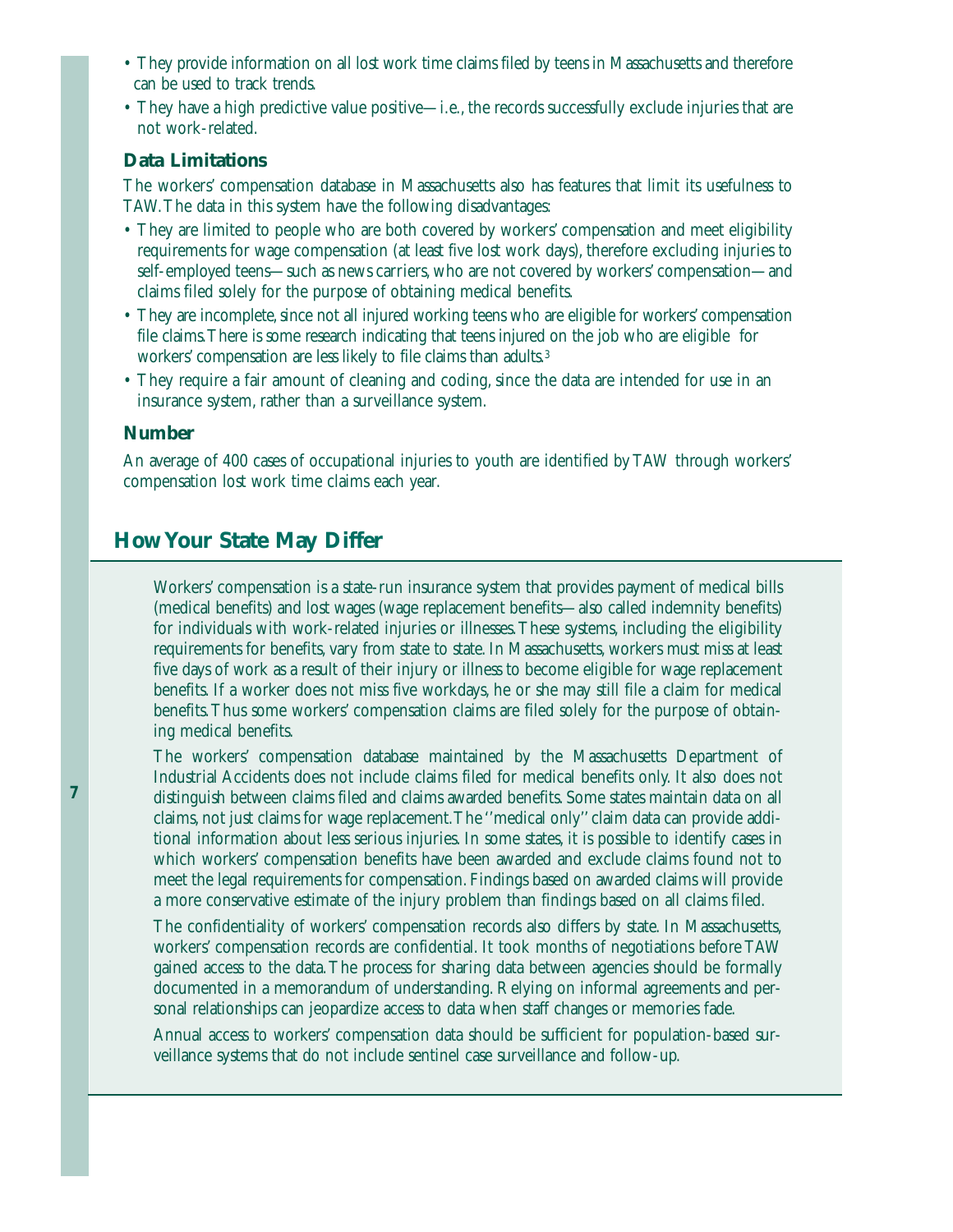# **Emergency Department Data**

Massachusetts hospitals maintain computerized data on emergency department visits for billing and other administrative purposes. Some hospitals also maintain computerized emergency department logs, which may or may not be linked to the billing data systems.TAW obtains data on work-related injuries to teens on a monthly basis from a sample of Massachusetts emergency departments. These emergency department records are used for sentinel case surveillance.The emergency department data are also used for population-based surveillance, i.e., to examine injury patterns and trends. However, use of these data for summary data analysis is limited because the data from the sample of participating hospitals is not necessarily representative of data from emergency departments statewide.

#### **Obtaining the Data**

Eleven hospitals mail monthly computer-generated reports of work-related injuries to youths treated in their emergency departments to TAW. The hospitals submit data from administrative databases, which combine basic clinical data and administrative information that is obtained while registering patients. Most hospitals identify cases by searching for patients under 18 years of age that have workers' compensation listed as the expected payer. Several hospitals include ''injury at work'' as a distinct data element in their systems.These hospitals also use this element, in addition to payer source, to identify cases. One additional hospital submits individual case reports by fax using the MDPH Occupational Injury and Illness reporting form (see Appendix A).

#### **Data Elements**

The key data elements collected from Massachusetts emergency departments include the following:

- **Demographic data** on injured young workers, including name, address, telephone number, age or birth date, and sex
- **Data on employers,** including name and address
- Injury data, including chief complaint or reason for visit and date of treatment

#### **Data Strengths**

Emergency department data are extremely useful for sentinel case surveillance, augmenting the information obtained through the workers' compensation system to provide a better view of young worker injuries. Emergency department data have the following advantages:

- They are received in a relatively timely fashion, allowing for sentinel case follow-up.
- They contain personal identifiers.The name and address of the injured worker are useful for sentinel case follow-up, merging emergency department data with data from other sources, and eliminating duplicates.
- They contain employer identifiers. The name of the employer is available for almost all cases (availability of employers' addresses varies by hospital) and is useful for sentinel case follow-up, identifying firms where multiple injuries have occurred, targeting intervention activities and outreach to specific employers, and coding the type of industry for data analysis by industry.
- They augment the number of cases identified using workers' compensation records. Fewer than three percent of the injury cases identified through emergency department records are also identified by workers' compensation data. Emergency department data demonstrate that the injuries identified by the workers' compensation database are only the ''tip of the iceberg.''
- They help provide a more accurate picture of injuries to young workers, since the types of injuries treated in emergency departments differ markedly from those included in the workers'compensation system.
- They have a high predictive value positive.TAW can exclude adults and injuries occurring in locations other than workplaces by searching by age and payer source.Almost all emergency department cases followed up by TAW have been teens with work-related injuries. Few misclassified cases have been reported to the system.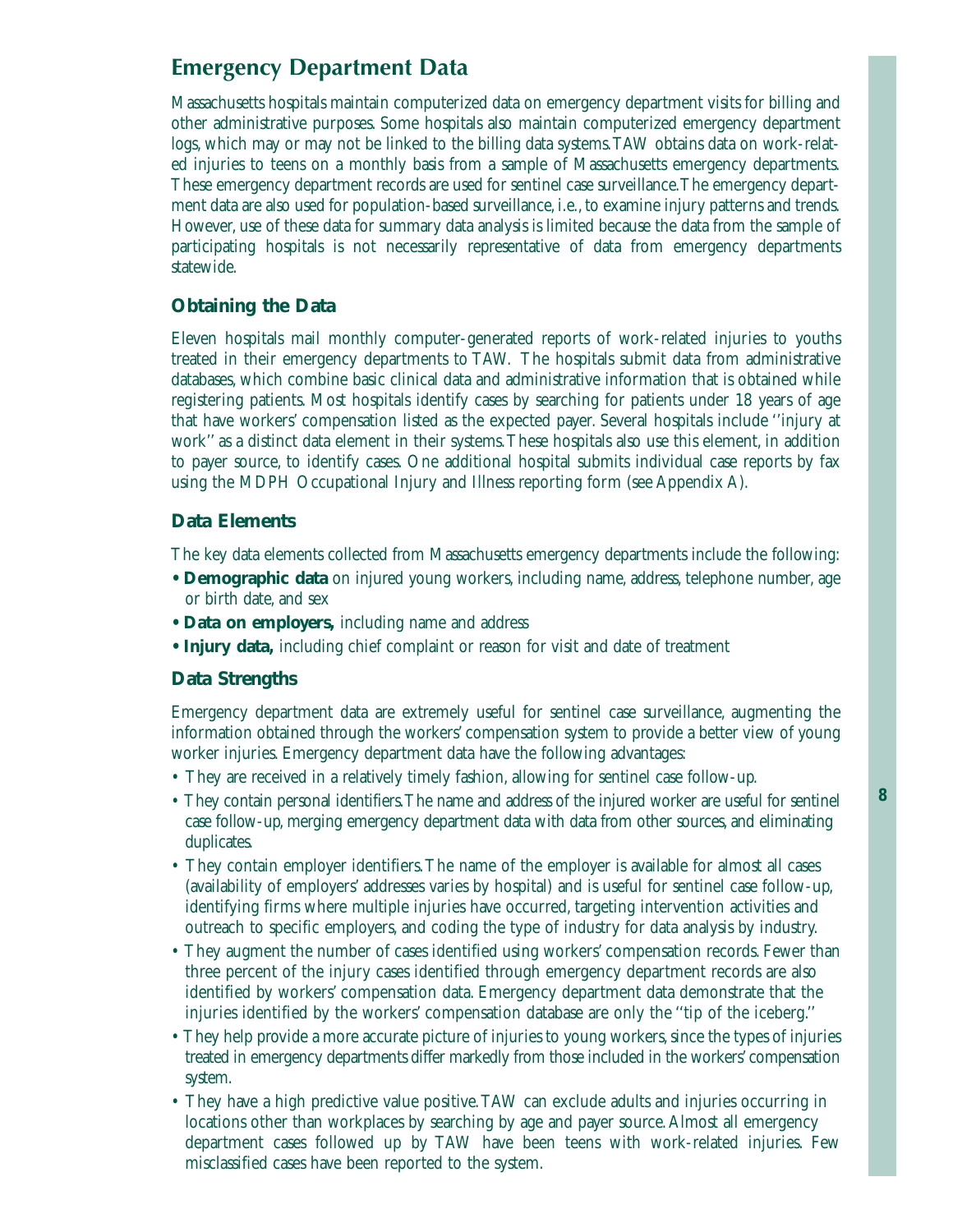#### **Data Limitations**

Massachusetts emergency department data also have features that limit its usefulness to TAW. Emergency department data collected by TAW have the following disadvantages:

- They fail to capture some cases of injuries to young workers because not all young workers file workers' compensation claims for work-related injuries and expected payer is used to identify most cases.
- They are completed and submitted prior to standardized injury coding by hospital medical record personnel, thus do not contain nature-of-injury or external-cause-of-injury codes.
- They often omit the young person's occupation or records the occupation as "student," forcing TAW staff to code occupation as nonclassifiable.
- They are not necessarily representative of emergency department visits to all Massachusetts emergency departments, and are thus of somewhat limited use for population-based analysis.

#### **Numbers**

TAW identifies an average of 390 cases of occupational injuries to young workers each year using emergency department data from the sample of 12 reporting hospitals.

#### **How Your State May Differ**

TAW is able to obtain emergency department data with personal identifiers because state public health regulations require hospitals to report cases of occupational injuries to young workers to MDPH. In states without such regulations, it may be difficult or impossible to obtain data from emergency departments containing personal identifiers.

A number of states, including Massachusetts, are developing statewide databases of emergency department visits, similar to the databases of hospital discharges that now exist in most states. In Massachusetts, this system will include neither personal nor employer identifiers, and data will not be available until at least six months after the injury occurs. Thus, this statewide database of emergency department visits will not be useful for sentinel case surveillance. However, it will be collected after standardized injury coding at the hospital and will provide overall counts of work-related injuries to youth and their distribution by nature and cause of injury. It will not provide information about the distribution of these injuries by industry or occupation.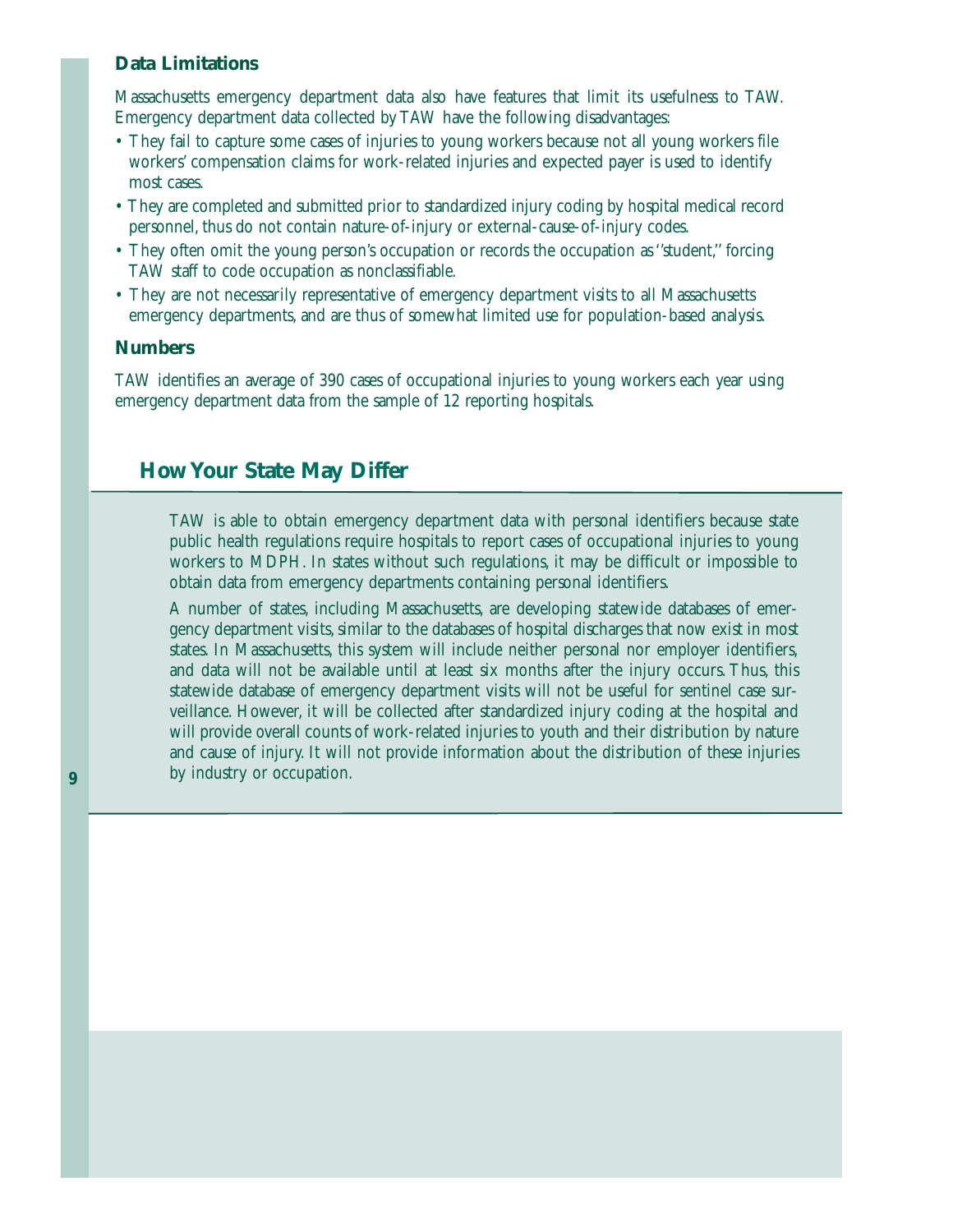#### **Mandatory Reporting of Work-Related Injuries to Teens in Massachusetts**

In 1992, the Massachusetts Department of Public Health revised the public health regulations concerning the diseases and medical conditions that physicians and health care facilities are required to report to the MDPH.This provided an opportunity to learn more about occupational injuries to youths.The Occupational Health Surveillance Program was successful in adding a number of workrelated health outcomes, including work-related injuries to persons under 18 years old, to the list of reportable conditions. The regulations (see Appendix B) include the following reporting requirements\*:

A. Physicians and other health care providers must report serious work-related injuries to persons under 18 years of age.A reportable injury is one that

"(1) results in death, hospitalization or, in the judgment of the treating physician, results in significant scarring or disfigurement, permanent disability, significant loss of consciousness, or loss of a body part or bodily function; or which

(2) the physician determines is less significant but is of the same or similar nature to injuries previously sustained at the same place of employment.''

Physicians and other health care providers may report all work-related traumatic injuries to persons under 18 years of age.

B. Health care facilities must report all work-related traumatic injuries to persons under 18 years of age treated in that facility on at least a semiannual basis.

Many health care facilities or providers may think that confidentiality laws are a barrier to reporting work-related traumatic injuries to MDPH without the individual's permission. However, since reporting to MDPH is required or permitted under state regulations, there is no violation of HIPAA or other privacy laws. Nonetheless, getting individual physicians to report cases of work-related health problems is an uphill battle that is becoming even more difficult with increasing pressures on the health care delivery system.TAW chose to address this problem by focusing its outreach on hospital emergency departments and soliciting computer-generated reports of cases of work-related injuries to teens.

TAW did not have the resources to negotiate data submission with the more than 80 Massachusetts hospitals with emergency departments.We contacted a sample of approximately 25 hospitals (chosen on the basis of hospital size and geography). Eleven hospitals agreed to participate.We found that it is critical to first get the endorsement of both the director of the emergency department and the nurse manager, and then to work with the data systems staff on mechanisms for generating monthly reports.We agreed to accept those variables that were available in the hospital data systems and not require the hospitals to collect any additional data. For example, although we request information about the occupation of the injured teen, this information is not routinely collected or recorded by hospitals, so we accept hospital reports without this information.We found that ''taking what we can get'' is more productive than requesting data that hospitals cannot produce.

Ongoing feedback to the hospitals and the individuals who actually report these data is essential to ensure their continued participation. Summary data reports and other educational materials produced by TAW are periodically sent to the hospital staff responsible for reporting.

\* In 2003 the regulations were amended to include other health care providers as mandated reporters.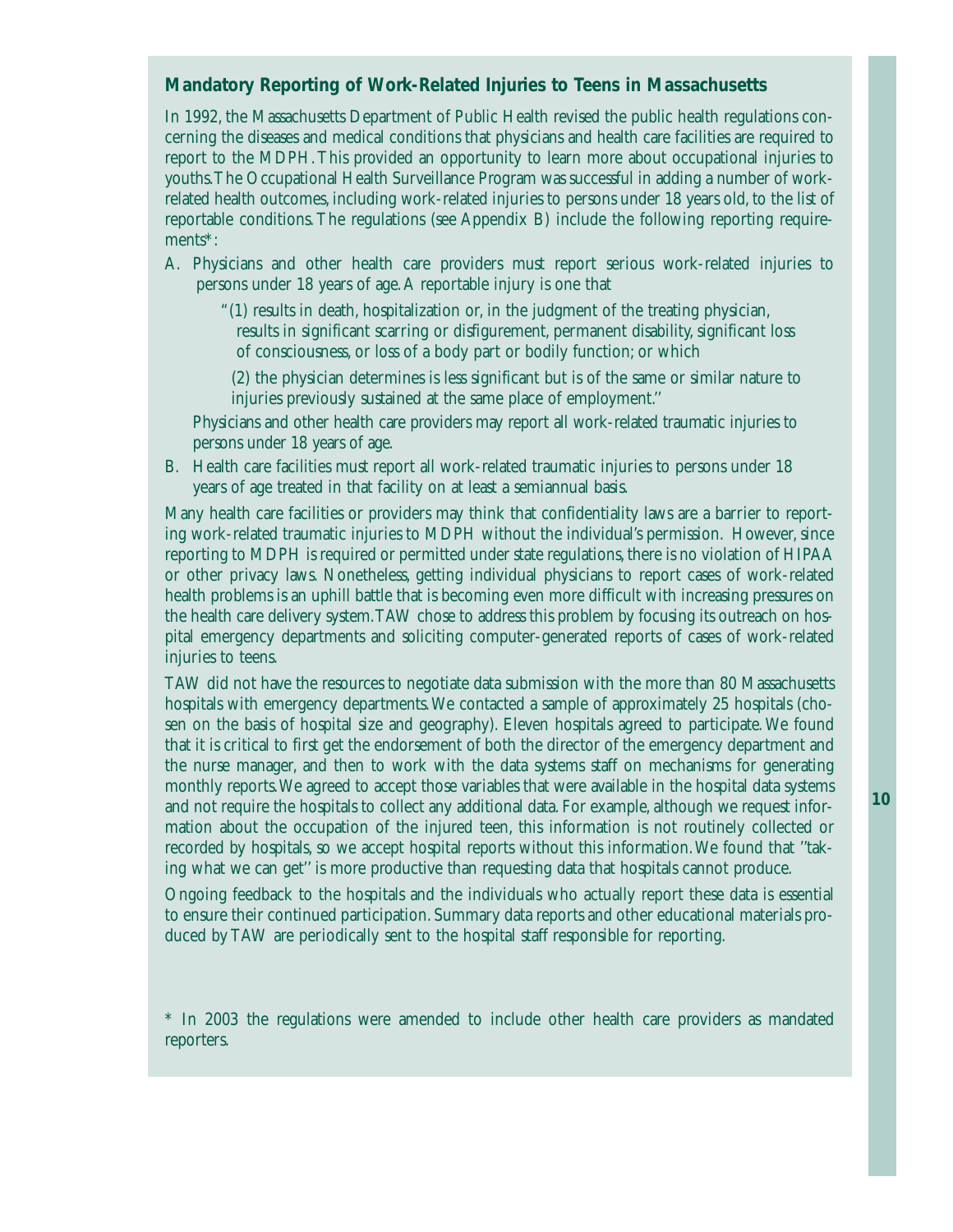# **Hospital Discharge Data**

The MDPH collects and maintains a computerized database of discharges from all non-federal acute care hospitals in the state.TAW has access to the database, known as the Hospital Discharge Dataset, approximately one year after the time of discharge. Because of the time lag, the data are not useful for sentinel case surveillance. However, they are used by TAW to identify serious work-related injuries to teens not captured by other more timely data sources.

#### **Obtaining the Data**

The TAW staff searches the Hospital Discharge Dataset annually to identify patients under age 18 for whom workers' compensation is listed as the expected payer. Letters are sent to hospitals in which possible cases of injuries to young workers have been identified, indicating that state law mandates that these cases are reportable to MDPH and requesting that an enclosed reporting form be completed and returned for each case or a copy of the discharge summary for the visit be sent. (Examples of a reporting form and these letters can be found in Appendices A and C.) The TAW staff reviews these reports to identify cases that fulfill the surveillance system case definition and have not been identified through other data sources.All cases are entered into the surveillance database.

#### **Data Elements**

The key data elements collected from hospital discharge data include the following:

**Demographic data**, including sex, race, zip code, and birth date of injured young worker

**Institutional data**, including hospital facility numbers, medical record numbers, and expected payer

**Injury data**, including diagnosis codes and dates of hospitalization

#### **Data Strengths**

Hospital discharge data are useful in identifying serious, nonfatal injuries that have not been identified through other more timely data sources. In Massachusetts, these data have the following advantages:

•They include information on all hospital discharges in the state.

• They do not include personal identifiers, but still allow TAW staff to identify possible work-related injuries through information about age and payer source.

•They have a high predictive positive value—searching by age and payer source successfully excludes injuries to adults and injuries occurring in locations other than workplaces.

#### **Data Limitations**

**11**

Hospital discharge data also have a number of features that limit their usefulness for the surveillance of injuries to young workers. In Massachusetts, hospital discharge data have the following disadvantages:

- They cannot be used for sentinel case surveillance because of the gap between the time the injuries occur and the time the patient medical records are received by TAW.
- They identify a relatively low number of cases that have not already been identified by other TAW data sources. About half of all cases identified by using hospital discharge data have already been identified by other sources.
- They are labor intensive to use and require duplication of efforts, because there is no simple way of determining if the cases in hospital discharge data have already been identified through other sources until after the medical records are received.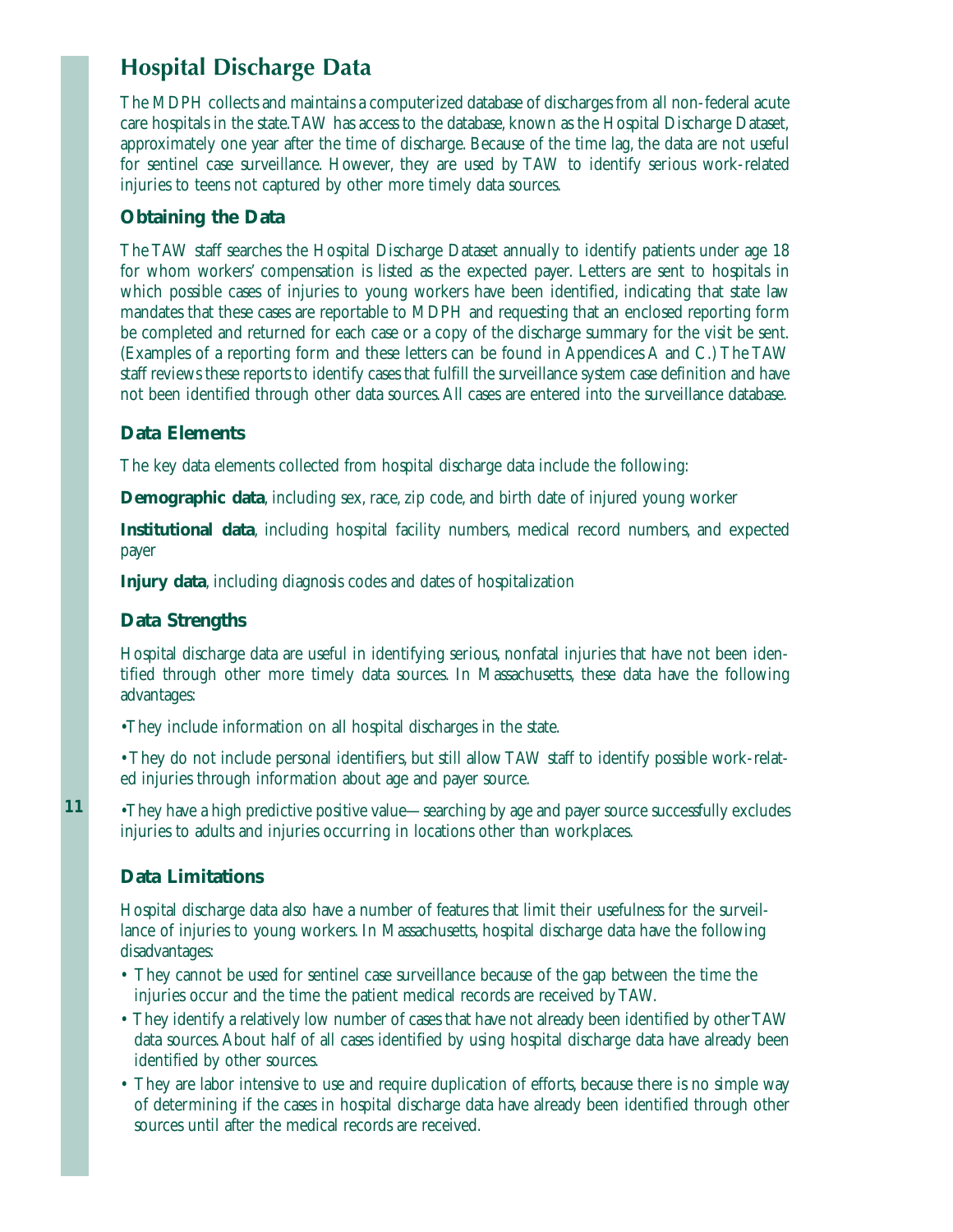• They fail to capture some cases of injuries to young workers requiring hospitalization because not all young workers file workers' compensation claims for work-related injuries.

#### **Numbers**

On average,TAW identifies fewer than 10 cases (including duplicates) of occupational injuries to people under the age of 18 each year by using Massachusetts hospital discharge data.

# **How Your State May Differ**

Most states collect and maintain data on all hospital discharges. In many states, the data are not collected and maintained by the state health department, and health department access to the data in some states may be limited.

TAW is able to obtain Massachusetts hospital discharge data and follow-up with hospitals to obtain medical records because state public health regulations require hospitals to report cases of occupational injuries to young workers to MDPH. In states without such regulations, it may be difficult or impossible to use the hospital discharge for this purpose. Hospitals may refuse to release patient medical records on the grounds of confidentiality. Nevertheless, the statewide hospital discharge dataset can still be used to provide an annual count of work-related hospitalizations to teens in the state and the distribution of these hospitalizations by nature (and cause of injury if codes for external cause of injury are included in the state dataset). Some states may also have more timely access to the data.

# **The Census of Fatal Occupational Injuries and the Fatality Assessment Control and Evaluation Project**

MDPH conducts surveillance of all fatal work-related injuries as part of the national Census of Fatal Occupational Injuries (CFOI), which is funded by the Bureau of Labor Statistics, U.S. Department of Labor. MDPH also conducts surveillance and in-depth, research-oriented investigations of targeted work-related fatalities, including deaths among youths under age 18, as part of the Fatality Assessment and Control Evaluation project (FACE), sponsored by the National Institute of Occupational Safety and Health. FACE reports, which provide detailed information about these events and include recommendations to prevent similar incidents, are distributed widely to workers, employers, and health and safety professionals.TAW uses FACE data for sentinel case surveillance of fatal occupational injuries to teens and includes these fatal cases in the surveillance dataset for population-based data analysis.

#### **Obtaining the Data**

TAW negotiated an agreement with the FACE project in which FACE immediately notifies TAW about any teen under 18 years of age who is killed on the job. These cases are included in the surveillance database with FACE listed as the reporter.

#### **Data Elements**

The key data elements collected from the FACE project include the following:

- **Demographic data**, including the deceased's name, address, age, sex, and death date
- **Employment data**, including name and address of employer, Standard Industrial Code, and occupation or job title
- **Incident and injury data**, including incident location, source of the injury (that is, what caused the injury), nature of the injury, and event (that is, what happened to cause the injury), including a brief description of the incident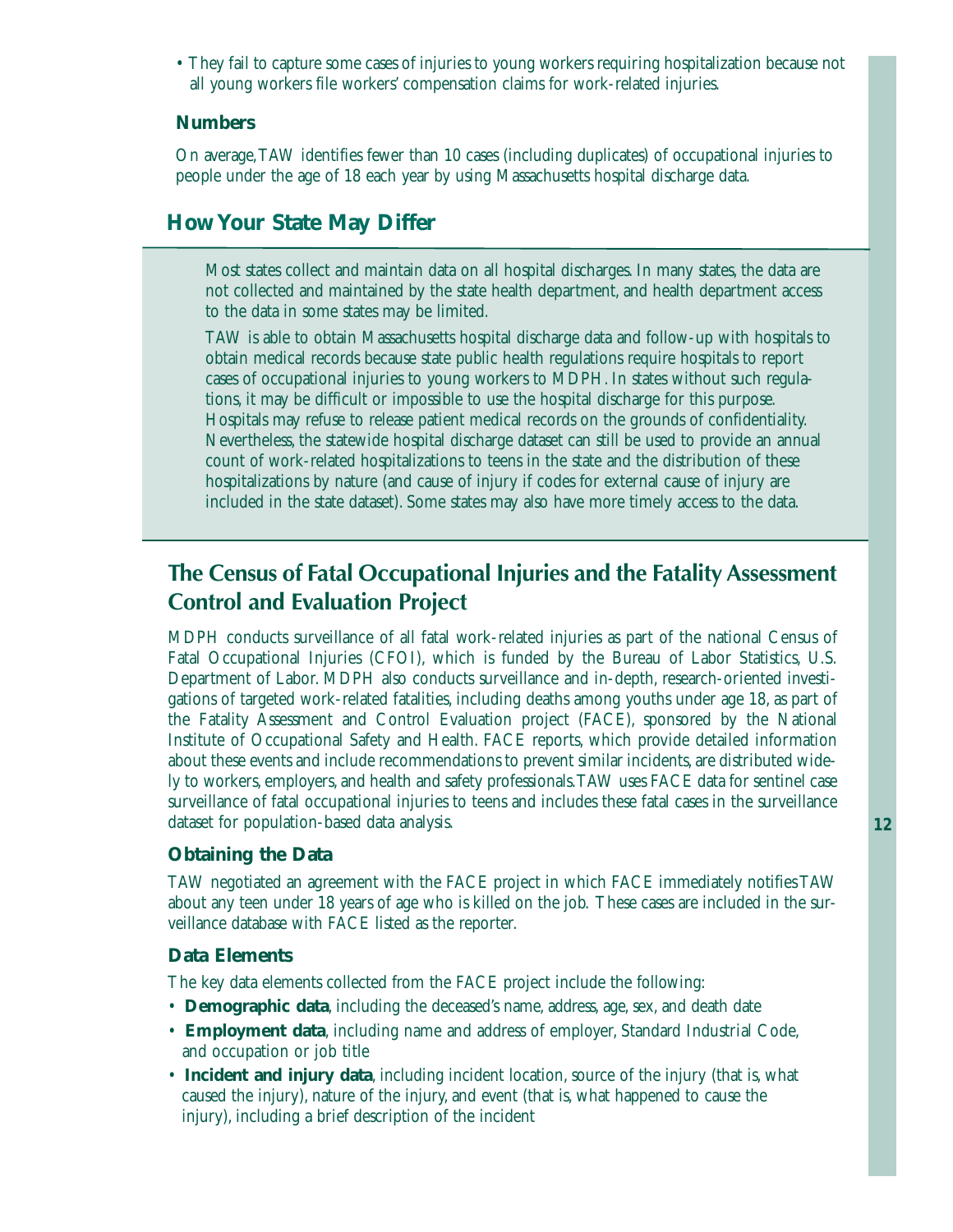#### **Data Strengths**

Fatal occupational injuries to youth are clearly the most serious injuries and are thus important to include in the surveillance system.The FACE project is a good source of information for sentinel surveillance and population-based surveillance of fatal occupational injuries to youth for the following reasons:

- This system uses multiple data sources to identify and verify all work-related deaths in the state.
- It captures most of the fatal cases. Examples of data sources used include death certificates, workers' compensation, Coast Guard and OSHA reports, calls from police, town clerks who issue death certificates, and newspaper clippings.
- The system identifies cases in a timely fashion.
- The system provides detailed information about fatal incidents.The data are coded using standardized coding systems for industry, occupation, nature and source of injury, and event.

#### **Data Limitations**

Because the number of fatal injuries to young workers in any year in any state is relatively small, data are of limited usefulness in tracking young worker fatality trends at the state level.

#### **Numbers**

Six cases of fatal occupational injuries to young people in Massachusetts were identified by the FACE project during 1993–2001.

#### **How Your State May Differ**

All states participate in the BLS Census of Fatal Occupational Injuries. Only 15 states conduct in-depth FACE investigations of teen worker fatalities, although NIOSH conducts these investigations in some additional states.The confidentiality of data on fatal occupational injuries used by the CFOI and FACE programs varies by state. FACE or CFOI staff can provide direction on publicly available fatality data with personal identifiers. In Massachusetts, death certificates and several other data sources used by FACE and CFOI are public information, and TAW has access to the publicly available data on work-related fatalities.

In states in which CFOI data cannot be obtained and FACE programs do not exist, the death certificate file may be used to identify fatal occupational injuries to working teenagers by searching ''age at death'' and ''injury at work.'' Nearly 90 percent of occupational fatalities involving working youth 16 and 17 years of age can be identified in this way.4 It is uncertain whether the same holds true for younger workers. Death certificates will also provide some information about industry and occupation.

#### *Resources*

A description of the FACE program, a list of participating states, and a collection of FACE reports are available on the NIOSH Web site, available at www.cdc.gov/NIOSH/face/faceweb.html. Information about CFOI may be found at www.bls.gov/iif.

## **Other Data Sources**

TAW uses several additional sources of data to identify cases of work-related injuries to teens.

•Massachusetts law requires hospitals to report burns covering more than 5 percent of the body to the **Massachusetts Burn Registry** in the state Fire Marshall's Office for purposes of tracking arsonists. MDPH has legal access to these data.The Massachusetts Burn Registry routinely reports work-related injuries to OHSP by telephone or confidential fax.

•**Individual physicians** occasionally report work-related injuries to TAW by telephone or confidential fax.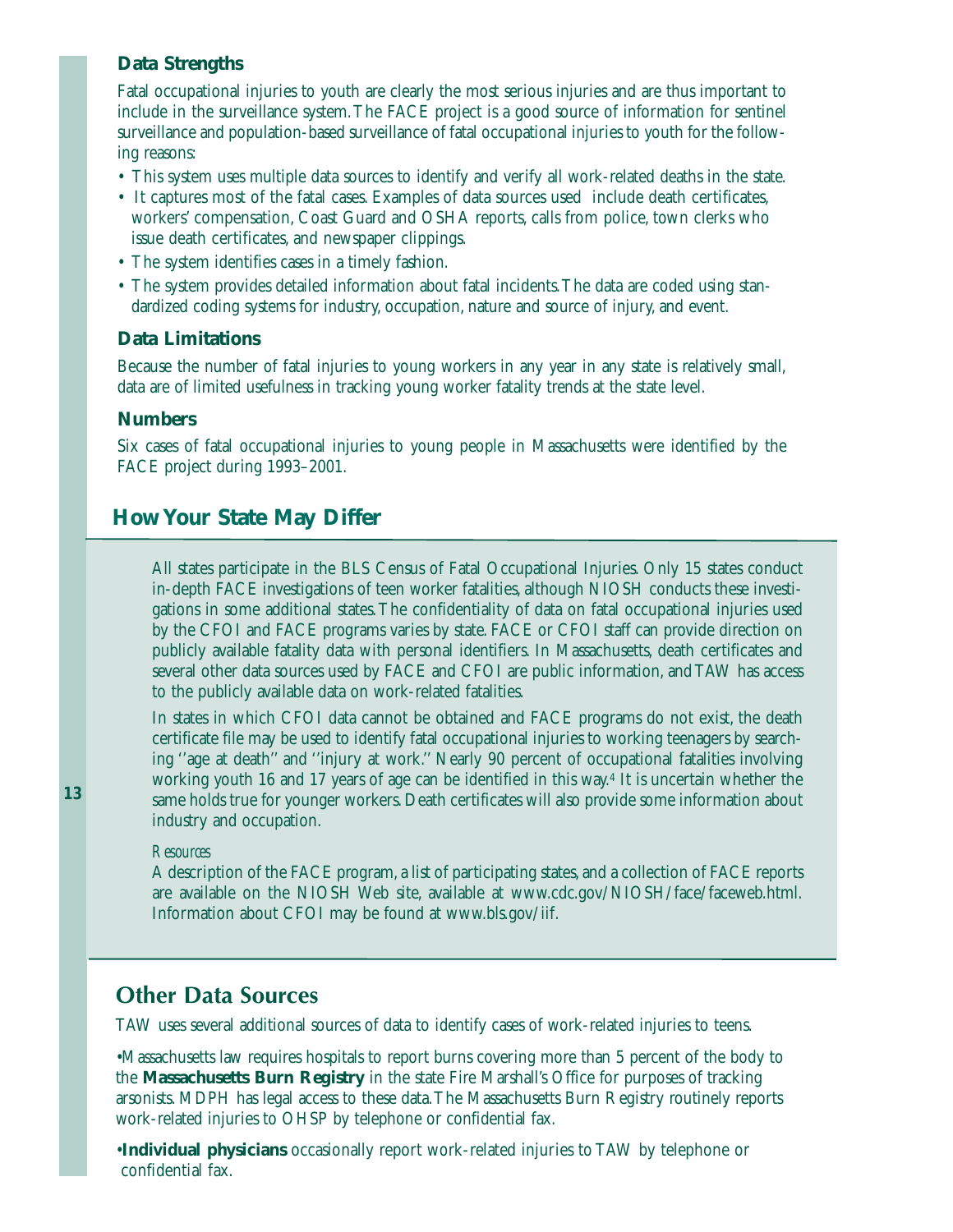**A Sentinel Health Event (SHE) is a preventable disease, disability or untimely death whose occurrence serves as a warning signal that the quality of prevention and/or therapeutic medical care may need to be improved.5**

One of the objectives of the TAW surveillance system is to identify sentinel cases of work-related injury to young workers.These sentinel cases can identify worksites where hazards need to be eliminated and provide an opportunity to learn more about how and why injuries occur. Information from follow-up on sentinel cases is also used to develop compelling case studies that complement summary statistics generated by the surveillance system.6 In addition, case follow-up activities enable TAW to identify teens who are willing to speak to the media to help educate teens, parents, and policymakers about occupational safety.

# **Overview**

**"**

TAW conducts follow-up telephone interviews, using a structured questionnaire with approximately 100 injured teens each year.The interviews have the following purposes:

- To further describe the incident and the injury
- To document factors that may have contributed to the incident
- To assess if hazards are still present and if other workers are at risk

On the basis of the information obtained,TAW may decide to conduct a nonregulatory investigation of the workplace to learn more about factors leading to the injury, which can be used to develop recommendations to prevent similar incidents in the future. Select cases may be referred to other agencies for further worksite investigations, such as OSHA or the Wage and Hour Division of the U.S. Department of Labor, which enforces federal child labor laws. Summary data from the interviews are also analyzed to further describe the incidents and the impact of workrelated injuries on teens.

# **Selecting Cases for Follow-up**

In theory, every work-related injury to a teen is a sentinel event—a warning that others may be at risk in the same workplace. Given the number of cases reported to the surveillance system each year, it is not possible to investigate every case.

TAW initially intended to conduct interviews only with teens who had serious injuries. It rapidly became evident that, with some exceptions, it was not possible to determine the severity of the injuries based on data reported to the surveillance system.While some injuries, such as amputations and leg fractures, can be considered serious by definition, it is impossible to know whether a ''burn'' or a ''cut'' is minor or severe. To solve this problem, TAW has defined several types of injuries as severe and attempts to interview all cases with these injuries.These injuries include amputations, fractures and dislocations (except to fingers and toes), concussions, chemical burns and exposures, and multiple injuries.

**14**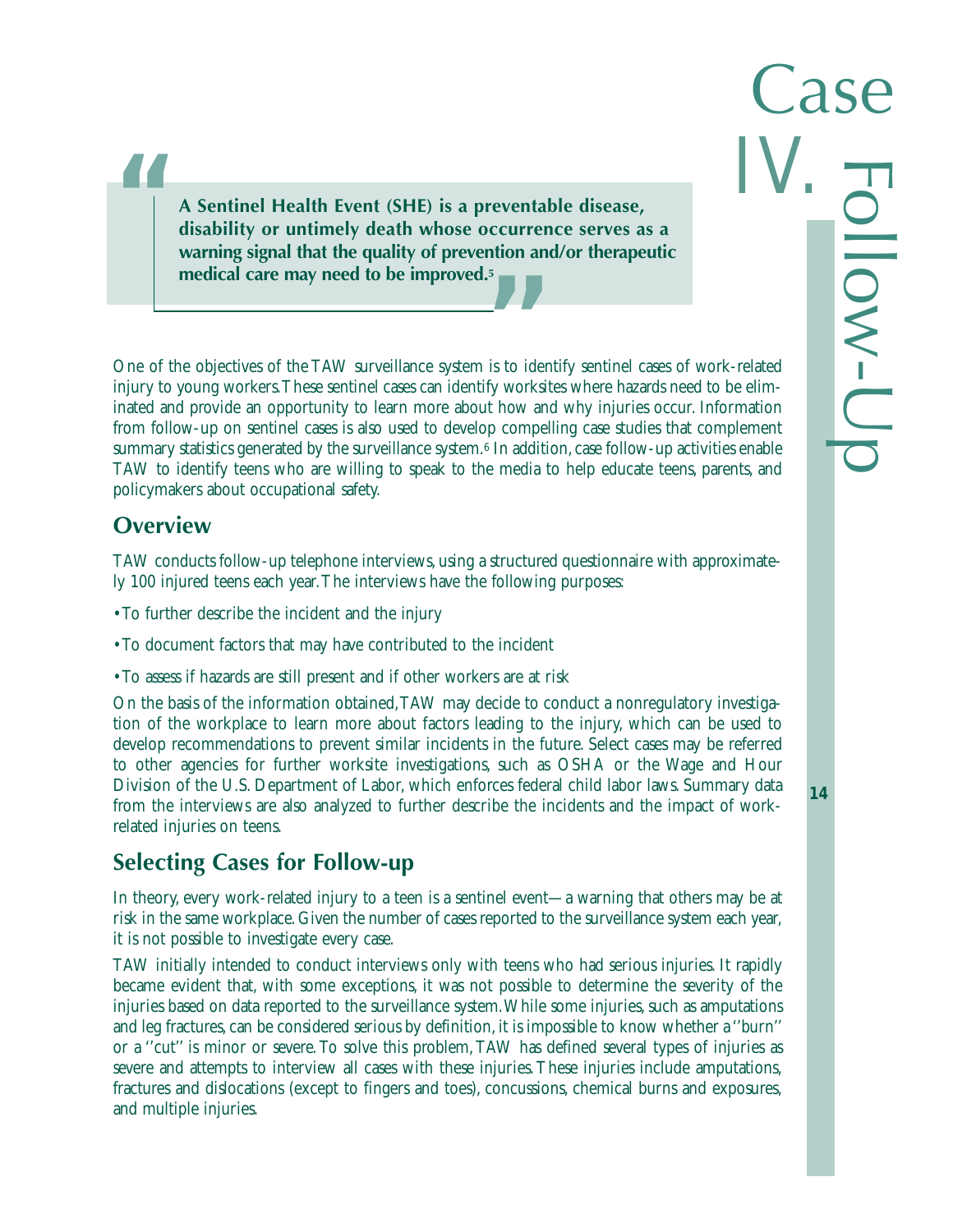TAW also targets for interviews all cases in selected subgroups which are defined by industry, employer, or nature of injury. Different subgroups have been targeted sequentially over time. (See Table 1.) The reasons for choosing subgroups vary. For example,TAW has targeted the following:

- **Teens injured in construction,** because there is a policy debate as to whether teens should be prohibited from working in construction, and U.S. Department of Labor has specifically requested information about injuries to teens in this industry
- **Teens injured working for temporary agencies,** because TAW summary data suggests that teens working for such agencies may be at high risk
- **Teens with cuts,** because random interviews suggested that cuts and laceration injuries are more serious than the TAW staff had originally assumed

#### **TABLE 1**

Examples of Subgroups of Cases Targeted by TAW for Follow-up Interviews

| Industry/event targets | <b>Injury targets</b> |
|------------------------|-----------------------|
| Construction           | <b>Burns</b>          |
| Temporary agencies     | Cuts and lacerations  |
| <b>Retail bakeries</b> | <b>Back sprains</b>   |
| <b>Assaults</b>        | <b>Hernias</b>        |
| <b>Needlesticks</b>    |                       |

It is important to attempt to interview all cases in the targeted subgroups so that the summary data are representative of the subgroups. Initially,TAW had no real system for targeting cases for interviews other than those that were defined as serious.The staff chose those that ''looked interesting.'' However, it quickly became clear that the results of these interviews could not be generalized.TAW now tries to complete at least 50 interviews in each targeted subgroup. Summary findings are presented as data from a case series.

#### **How Your State May Differ**

The choice of specific subgroups of injured workers targeted for follow-up is likely to vary by state depending on the types of industries in which teens are employed, state-specific policy issues such as proposed changes in job prohibited under state child labor laws, and resources available for follow-up activities.

## **Case Tracking**

**15**

Once a decision is made to follow-up on a case, a hard copy of the case-tracking form is attached to a copy of the case report. These files are provided to the interviewers. The case identification number is entered into a separate tracking database that includes the interviewer assigned to the case, the number of calls made to the case, and case status (that is, whether the case is still open or has been closed).

Each time an interviewer makes a phone call to a case, the information is recorded both in the individual interviewer's call log and on the case tracking form.The call log is used to update the casetracking database.The case-tracking form is used to record the details of all case activities, such as the following:

- When the initial letter is mailed
- When the interview is completed
- Referral activity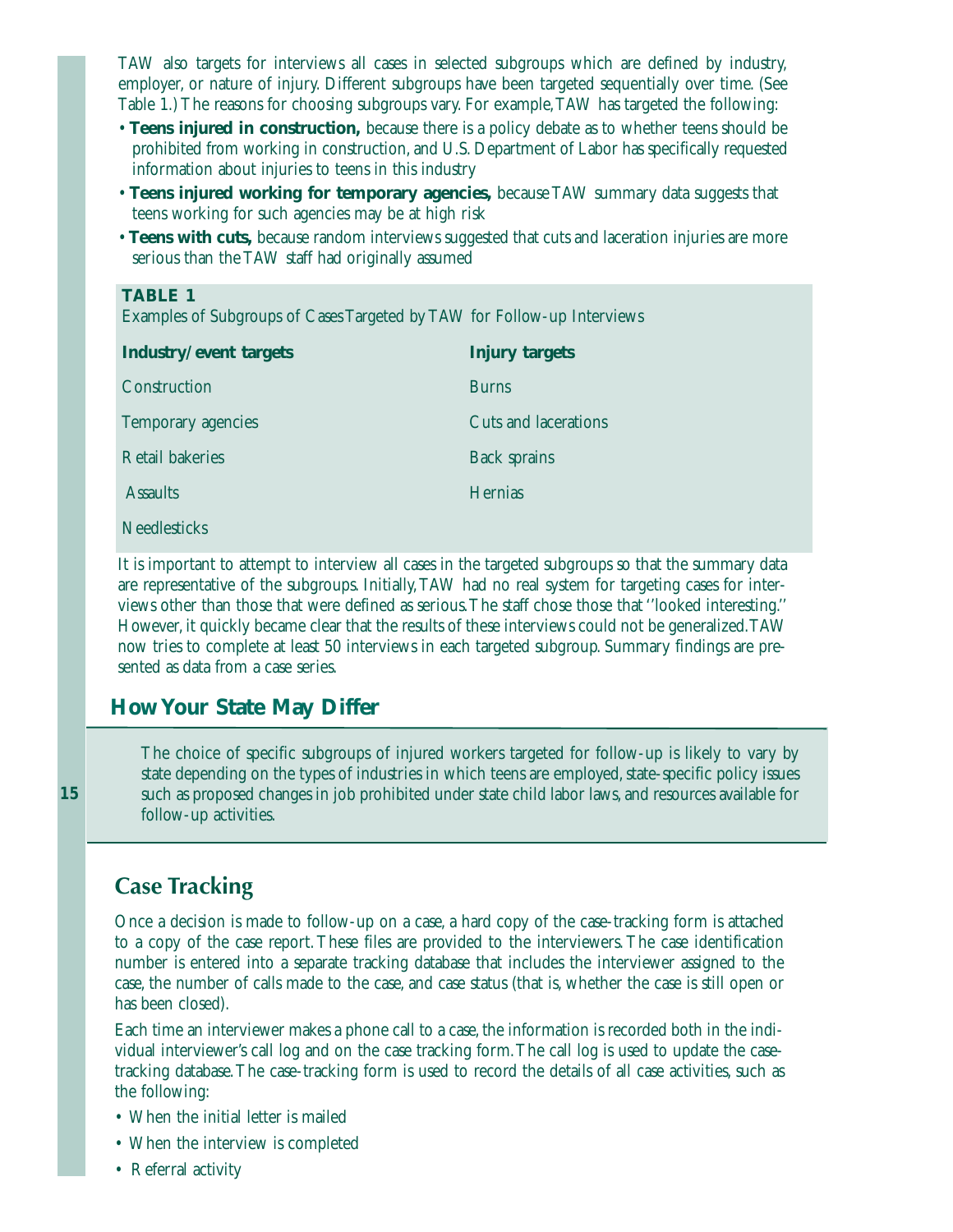- Date, time, and results of phone calls
- Completion of data coding for the case.

Any TAW staff member can use the case-tracking form to see what has been done, by whom and when.

# **Protocol for Conducting Interviews**

TAW follows a standard protocol in conducting telephone interviews with injured teens.

- 1.A letter is sent to the young worker's parent or guardian describing the project and indicating that TAW will be calling to request permission to interview the injured teen. Materials sent with the letter include a fact sheet describing the project and indicating that the information from the interview may be used in creating anonymous case studies to be used in educational materials and training.
- 2. A telephone call is made to the parent or guardian to obtain this permission. If the parent is not reached on the first call, two additional attempts are made.
- 3. If the parent or guardian grants permission to interview the teen, the teen is interviewed by telephone. If the teen is not reached on the first call, two additional attempts are made.
- 4.After the interview, a thank you letter and educational materials are sent to the teen.

The telephone interview is conducted using a structured questionnaire. It takes about 15 to 20 minutes to complete.

#### **Resources**

Examples of follow-up materials, including the interview instrument, can be found in Appendix D.

## **Interview Data Elements**

The key data elements collected in these interviews include the following:

- **Demographic information,** such as birth date, age at injury, race/ethnicity, and language spoken at home
- **Employment information,** such as employer, occupation, date job started, and whether the job is a school or temporary agency placement
- **Incident information**, including if the worker was performing his or her usual task when injured, time of day when the injury occurred, how long a shift the teen had been working on the day of the injury, how long had the worker been employed at that job when the injury occurred, and if a supervisor was present when the injury occurred
- **Injury information,** including the nature of injury and body part injured
- **Medical care**, including the type of facility where teen was treated, medical treatment received, and hospitalization information
- **Impact of injury,** including the number of missed days of usual activities, lost workdays, lost school days, continuing symptoms or restrictions at the time of interview, and anticipated permanent effects
- **Other information** on health and safety training at work, whether the teen had a work permit and/or had received information at school or work about the child labor laws

At the end of the interview, the injured teens are also asked if they have any concerns about TAW contacting their employers and if they have any ideas about how their injuries might have been prevented. Over the years,TAW has received numerous requests from the media for teen injury data and also for names of teens who would be willing to tell their stories to reporters.At the end of the interview, TAW now also asks teens whether or not they would be willing to speak to the media about their experiences.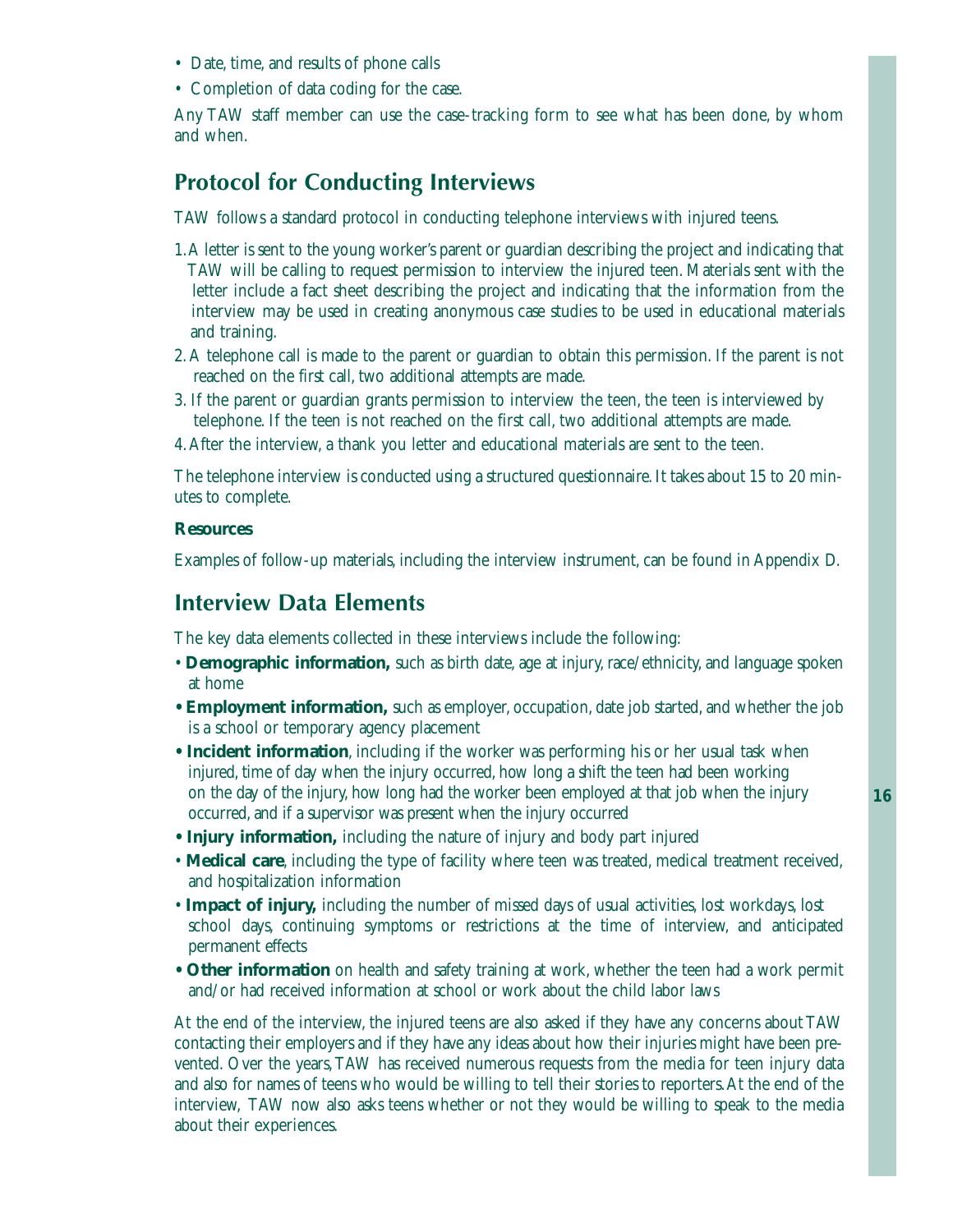# *A Note on Mailed Questionnaires*

TAW has recently undertaken a project to assess the feasibility of collecting information about work-related burn injuries using a mailed questionnaire.The TAW staff developed a short questionnaire (included in Appendix D) based on the telephone questionnaire and results from a previous burn case series. Questionnaires were mailed to parents of 62 teens that had burn injuries reported, who were asked to forward the questionnaires to their teens. Nonrespondents were followed up by mail and, if still they did not respond, by phone.

The response rate was similar to that of the telephone survey—about 50 percent of eligible cases. Females were more likely than males to respond to both the mailed and telephone surveys. The data collected in the mail survey was somewhat less complete than that collected through telephone interviews, although some minor changes in the mailed questionnaire would likely improve data completion and quality. Mailed questionnaires appear to be a feasible and lower-cost method of obtaining a limited set of data on select injuries.This approach to conducting case follow-up needs to be further explored for different types of injuries.

#### **Interviewers**

TAW uses part-time interviewers, who work in the afternoons and early evenings. Many of the interviewers are college or graduate students who can establish rapport with teens.The interviewers are trained and supervised by TAW staff members who review and code all the interviews. Interviewers also help with data entry.

Training the interviewers generally takes about eight hours over the course of two days.The interviewers are told about the program, the interview process, and walked through the questionnaire one question at a time. A mock interview is conducted. A TAW staff member or a more experienced interviewer observes the first few interviews a new interviewer completes. Completed interviews are reviewed regularly by the TAW staff and feedback is provided to interviewers as necessary.The TAW staff has found it helpful to sit down with a new interviewer and code some of the interviews he or she has completed.This helps the interviewer better understand the type of information that is most useful for coding. In addition to training on the interview instrument the interviewers, like all TAW staff, are trained regarding confidentiality policies and HIPAA.

# **What Is Done with Sentinel Case Information**

#### **Research-Oriented Worksite Investigations**

Sentinel case data are used to target research-oriented (non-regulatory) investigations of workplaces to learn more about factors leading to injuries that can be used to develop recommendations to prevent similar injuries.All young worker fatalities are investigated by the Massachusetts FACE program.The TAW staff assists in these FACE investigations.FACE investigators follow standard protocols established by NIOSH in conducting these investigations. Each investigation results in a narrative FACE report that describes the incident and includes recommendations for prevention.These reports—or shorter versions called *FACE Facts*—are disseminated widely throughout the state to employers, trade associations, unions, and safety professional and advocates. (Appendix E includes a sample FACE report, FACE Fact Sheets and the FACE data collection instrument for young worker fatalities.)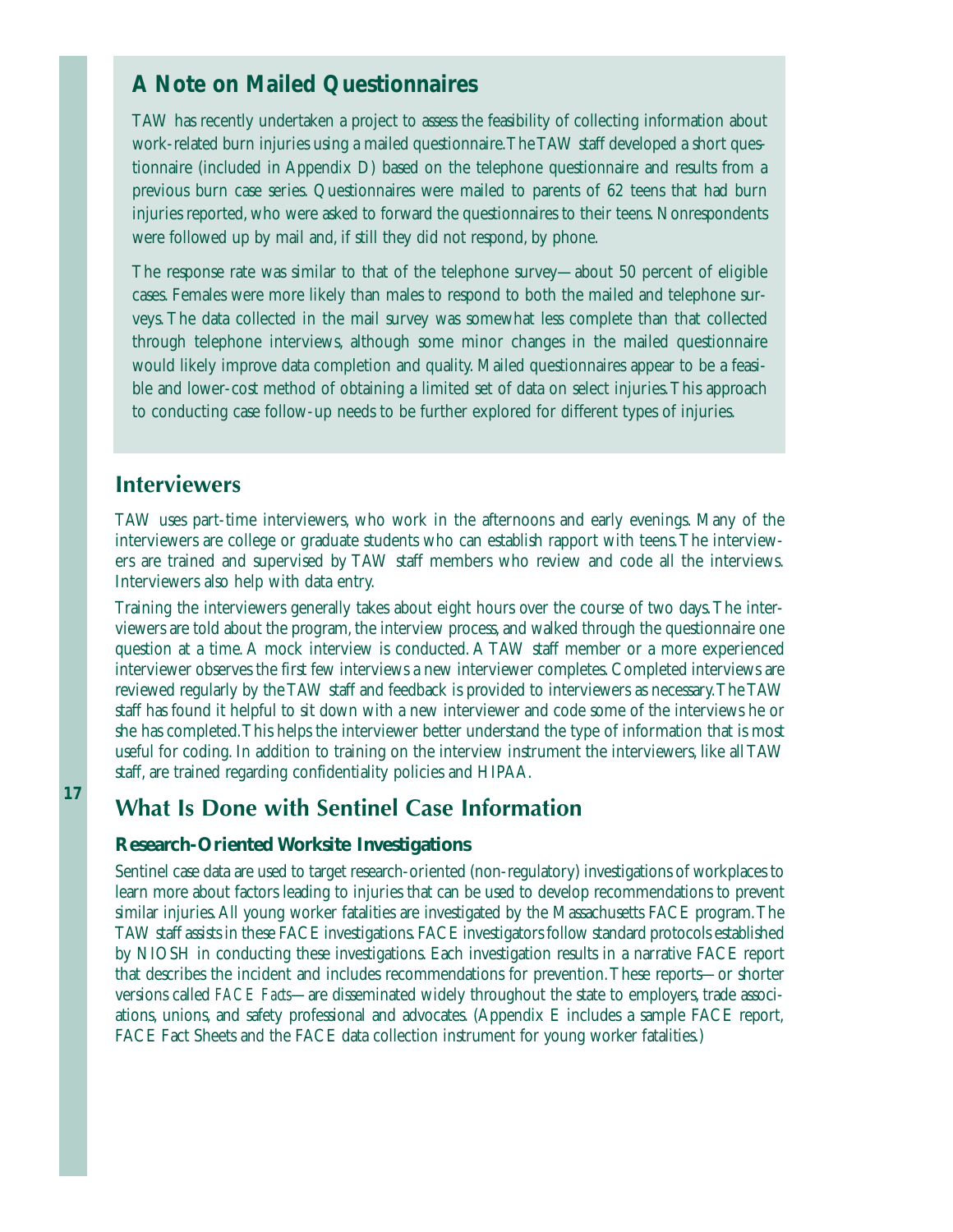The TAW staff also conducts a limited number of research-oriented worksite investigations of nonfatal teen injuries (fewer than five cases per year).These investigations have helped elucidate specific hazards in a number of cases. For example, after identifying an unusual number of burn injuries among teens employed in retail bakeries,TAW conducted several on-site investigations and identified specific problems with coffee makers that led to a change in equipment design (see Section VI., Prevention).

TAW has also encountered obstacles in conducting these investigations—for example, the following:

- The lag time between the time the injury occurred and the time the interview is completed is often substantial, which means memories about the event fade (especially on the part of the employer).
- Because the name of the individual teen is confidential,TAW cannot mention the teen's name to the employer unless express permission has been given by the teen to do so.Without using the teen's name, it is usually not possible to conduct these investigations in workplaces, such as large grocery stores, that employ many teens.
- The injured teen's and employer's versions of the incident often conflict.

TAW has explored two approaches to conducting these non-fatal injury investigations:

- *Incident investigations* that focus on the circumstances surrounding a specific injury. These are most likely to be successful when there is a serious injury and a short lag time between the incident and the investigation.
- *Hazard investigations* that focus on the presence of hazards for teens in the work envi ronment.They also provide an opportunity to assess employer practices and attitudes regarding working teens.This type of investigation is more appropriate when the injuries are less serious and there has been substantial lag time between the incident and the investigation.

While conducting these investigations can prove challenging, the information can be invaluable in identifying hazards and potential solutions.

#### **Referrals to Other Agencies**

Sometimes the data or the interview with the injured teen leads the TAW staff to believe that specific health and safety standards or child labor laws have been violated. In these cases—which are a small proportion of all cases identified—TAW may refer the case to either OSHA or either the state or federal child labor law enforcement agency.TAW has working relationships with these agencies and has developed protocols for referring cases. OSHA provides TAW with feedback on investigations conducted as a result of teen injury referrals. Because state child labor laws in Massachusetts are enforced through criminal (as opposed to civil) proceedings, it has been difficult to obtain any feedback from the state Attorney General's Office that conducts these investigations.The decision to involve a regulatory agency based on a reported health event is a complex one. It involves considerations of patient confidentially and a teen's fears about job security. In all but the most serious injury cases, referrals are not made without first discussing the referral with the teen.The names of the injured individuals are never released without their permission.

#### **Summary Data Analysis and Case Studies**

Summary data from the interviews are analyzed to further describe the experiences of injured teens. These data provide otherwise unavailable information on the extent to which young workers receive worker health and safety training, compliance with work permit requirements, and the impact of work injuries on teens. (For examples of findings from interviews, see Figure 6, page 29) Information from the interviews—and from worksite investigations, when available—are also used to create case studies.These case studies are used as examples in reports, oral presentations, educational materials, and trainings.The combination of the summary information and the case studies can be powerful in convincing agencies and policymakers about the need for programs and policy changes to protect young worker health.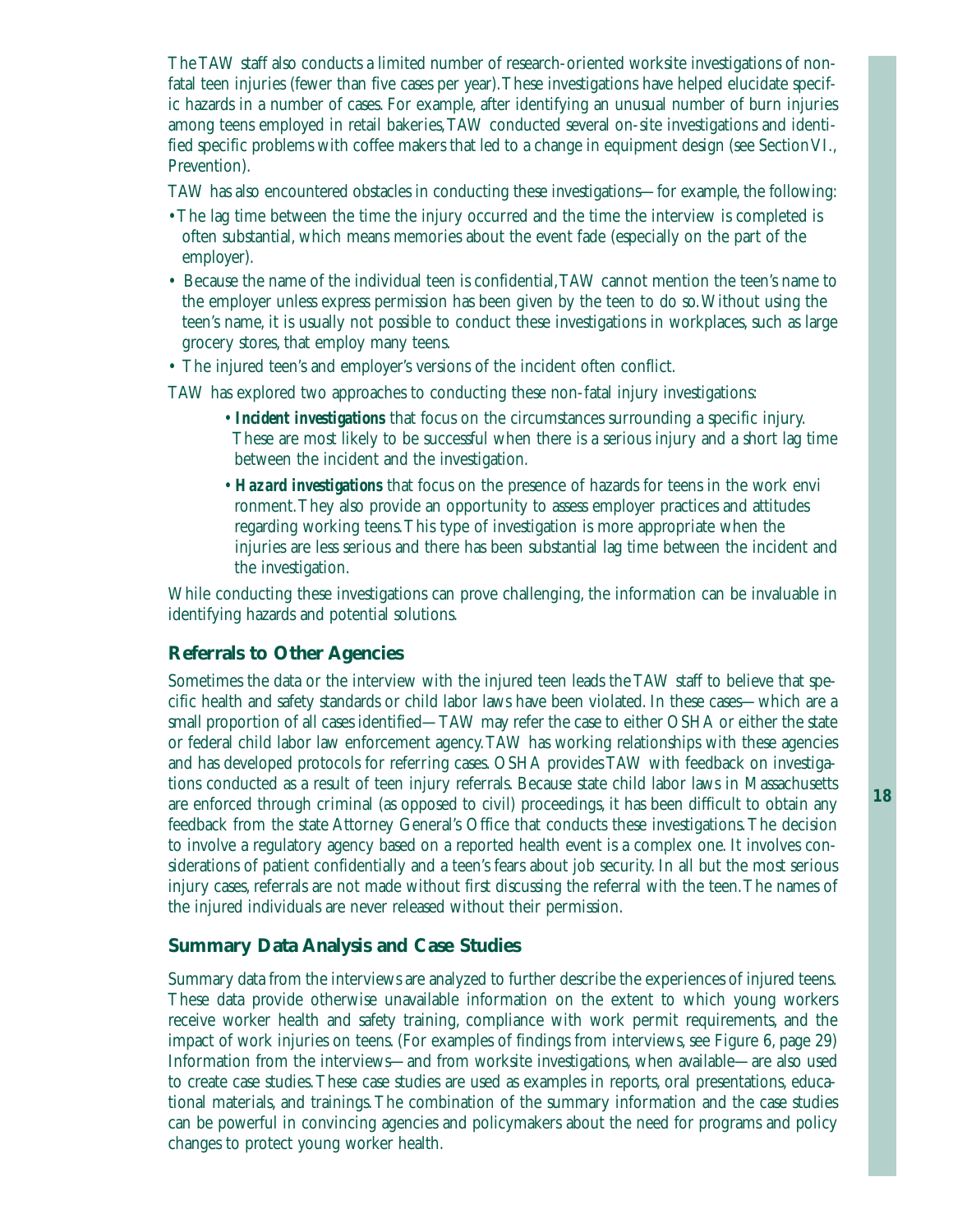# *Protecting the Confidentiality of TAW Cases*

Addressing confidentiality considerations is an essential and often time consuming aspect in developing a surveillance system. The personal identifiers of the TAW cases (name, addresses, birth date, zip code) reported to the surveillance system are considered confidential under state and federal privacy laws and are not released with out permission of the individual.The confidentiality of employer name varies by data source. For example, employer name reported by hospitals is not a confidential data element, whereas our data sharing agreement with the Department of Industrial Accidents states that employer information shall not be released to others.

MDPH has standard procedures and policies in place to protect data confidentiality. These include among ohers, password protected electronic files, locked file drawers for hard copy records, and cell size restrictions in publishing aggregate data.The fax machine that is designated for receiving individual TAW case reports is located in a locked office. Case reports of teen injuries that are written up and included as examples in publications contain neither personal nor employer identifiers and are written up in general terms. Interviewed cases are informed prior to the interview that their stories may be used for this purpose.

All MDPH staff and contracted employers, including TAW interviewers, receive confidentiality training and contracted employees sign data confidentiality agreements prior to beginning employment. Only designated TAW staff in the Occupational Health Surveillance Program have access to the confidential TAW files.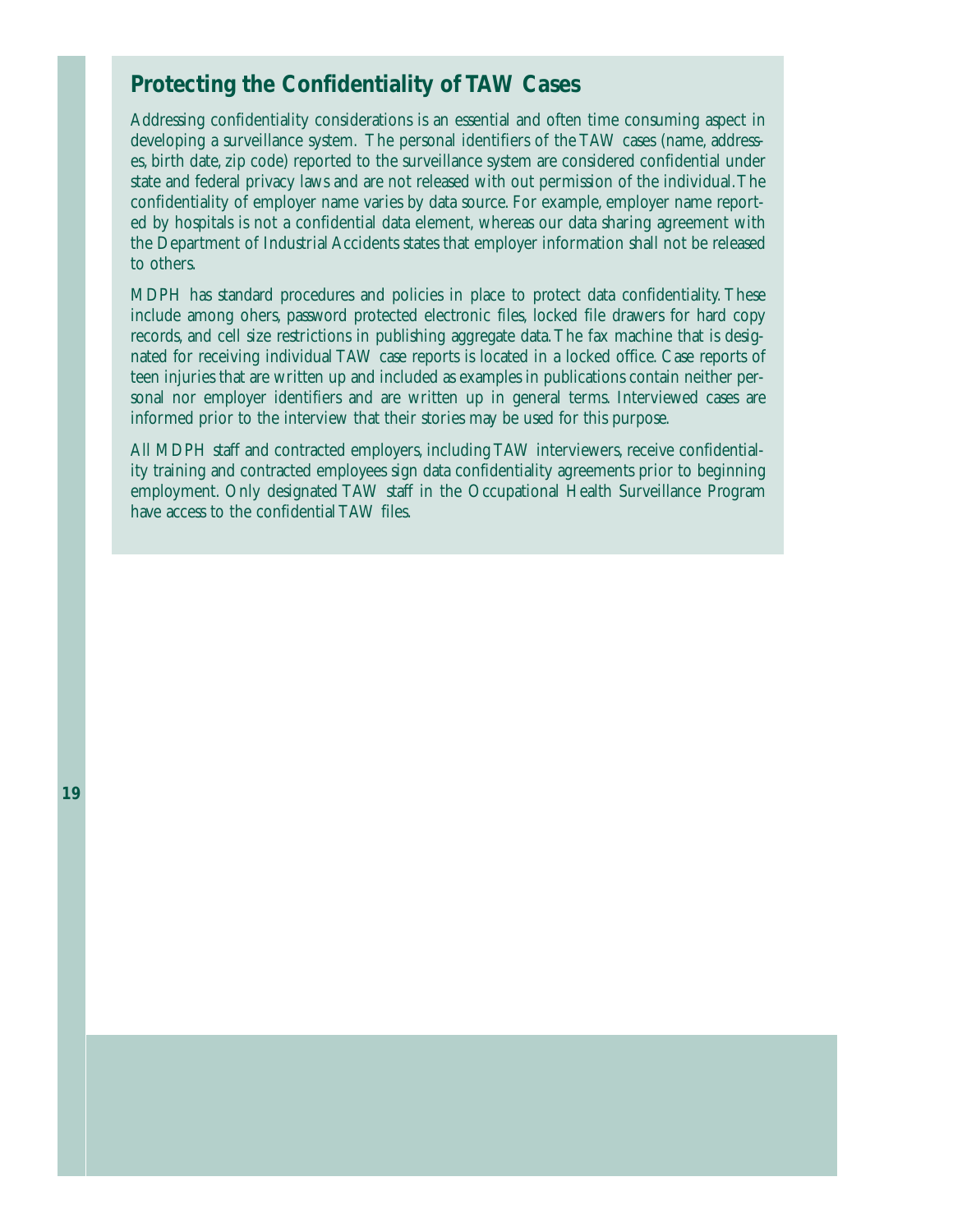# Data Management,

Summary analysis of the cases reported to TAW provides important information about the magnitude and distribution of work-related injuries to teens.This information is useful in mobilizing support for and targeting broad-based prevention activities.The summary analysis provides an overview of the types of injuries sustained by working teens as well as the occupations, industries, and communities in which working teens are at risk. Because employer names are collected by this surveillance system, summary analysis can also identify workplaces in which multiple teens have been injured and intervention is warranted. And as discussed above, summary analysis of interview data provides additional information about the circumstances in which working teens are injured, as well as the impact of these injuries on their lives. V.

# **TAW Databases**

TAW uses three databases (created in Microsoft Access) to store and manage its data.

#### **1.Workers' Compensation Database**

This database contains a record for each case identified through workers' compensation records. Every quarter,TAW receives computerized data on the workers' compensation claims filed by teens from the Department of Industrial Accidents (DIA).These new cases are appended to the previous file.The DIA board number is used as the case identification number.The data elements received from DIA for each case are listed on page 6.The TAW staff adds (a) an ''age at injury'' variable, calculated by subtracting the injury date from the birth date, and (b) variables for codes that are assigned as described under data coding, below.

#### **2. Case Report Database**

This database contains a record for each case identified through sources other than workers' compensation records. Most of these cases are identified through hospital emergency departments. All data for cases are manually entered when the reports are received. Each case is assigned a unique case report identification number.As with the workers' compensation database,TAW adds variables for ''age at injury'' and for the codes assigned as described in the data coding section, below.

#### **3. Interview Database**

This database includes a record for each case for which a follow-up interview is completed. Information from the questionnaires is entered into the database after the questionnaires are completed and coded. Cases in this database can be linked back to the source file (either the case report or the workers' compensation database) using the unique identification number assigned in those databases.

Data from the workers' compensation and case report databases are periodically merged to create a database for comprehensive data analysis. Basic analyses (frequencies and cross-tabulations) are performed using Access, while more complicated analyses (rates) are performed in SAS.

# **Data Cleaning**

''Cleaning'' data is a time-consuming process that involves identifying and eliminating duplicate cases, identifying inconsistent or incorrect information that needs to be addressed, and editing the spelling of key data fields that include text such as employer name, so that searches can be conducted using information from these fields. Each of these tasks is briefly discussed below.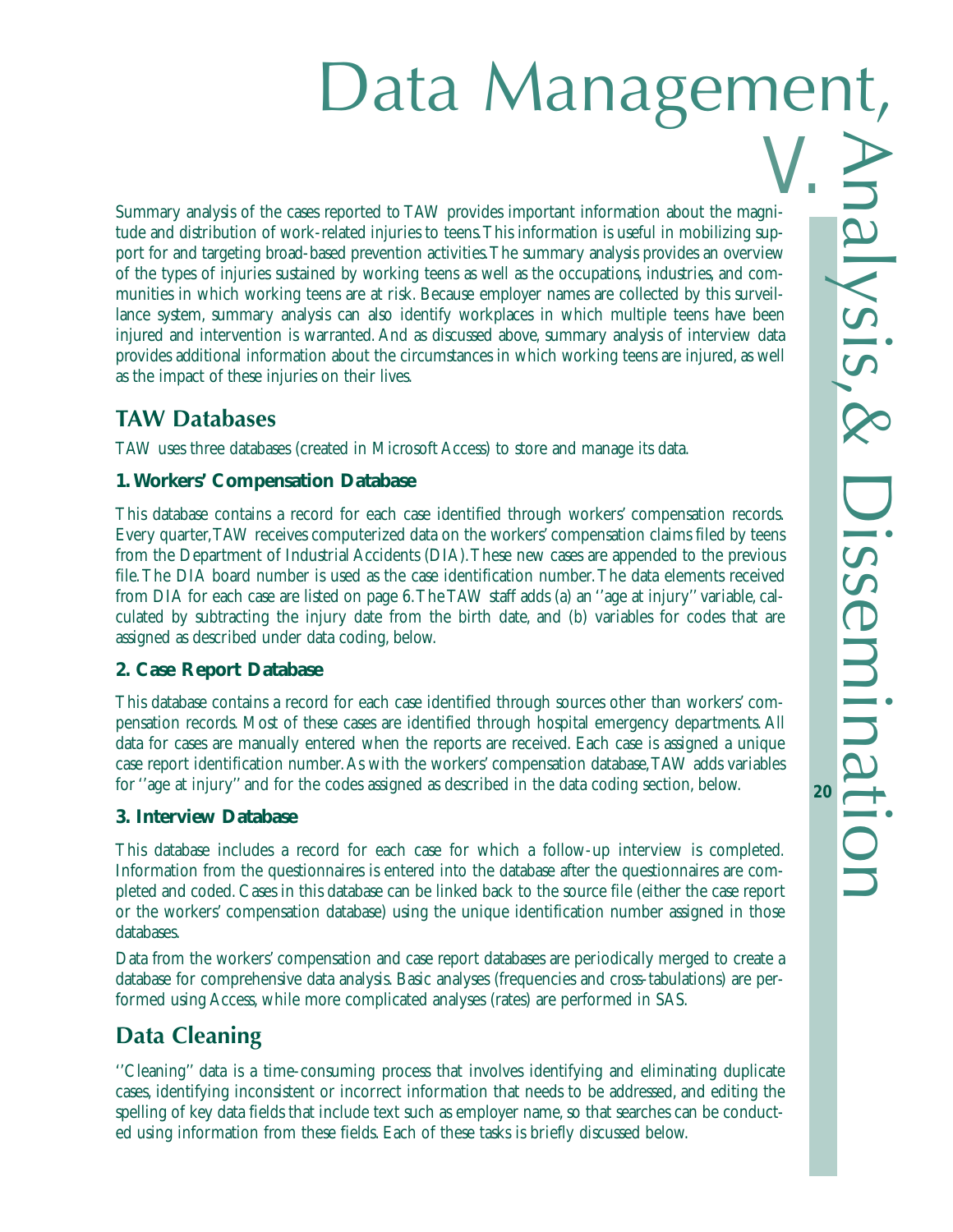#### **Duplicate Cases**

In TAW, a ''case'' is an injury, not a person. If a teen sustains more than one work-related injury at different points in time, each discrete injury is counted as a separate case. For example, a burn injury to a teenager in July is a separate case from a laceration sustained by this same teenager in January. Each case should appear once and only once in a database.The protocol for eliminating duplicates varies with each database.

When the quarterly electronic data are received for the workers' compensation database, the entire database is sorted by name and checked for duplicates to ensure that a case is not reported more than once.When there is a match on name, other variables are reviewed (date of birth, type of injury, date of injury, employer) to determine if the second record is a duplicate. If the case is a duplicate, information from all the records are compiled into a single record. In cases of inconsistent information among duplicates, the information from the most recent record is used.

The process for eliminating duplicates from the case report database is different. Cases from emergency department reports indicating a teen worker received ''initial treatment'' are entered into the database. If the reports indicate that a patient received both initial and follow-up care at the emergency department, only the initial visit is entered. Occasionally, the initial hospital visit went unrecorded and only a follow-up visit is reported. In these cases, the follow-up visit is entered in the database. As with the workers' compensation data, the entire database is periodically sorted by name to identify and eliminate duplicate cases.

#### **Overlap Cases**

Overlap cases are cases that are included in both the workers' compensation and case report databases. Such cases are identified by periodically merging the workers' compensation and case report databases and matching on last name.When a match on names is revealed, other variables (such birth date, injury type, injury date, and employer) are compared.When inconsistencies appear in a case that is included in both databases, TAW considers the workers' compensation data to be correct, since these records are more extensive than hospital records. Only about three percent of all cases overlap.They are coded as ''overlap cases'' in both the workers' compensation and case report databases.

#### **Incorrect Information**

Computerized ''edits'' are run on the workers' compensation and case report databases to identify cases that should not be included. For example, cases involving individuals over the age of 18 are identified and eliminated.Additional information is requested from data providers for cases involving persons under 14 years of age to verify whether the person was actually younger than 14 when injured and whether the injury actually occurred while the child was working.

#### **Spelling Corrections**

Fields that contain text, such as employer name, require a considerable amount of cleaning before they can be used for analysis. For example, a search to identify the number of injuries that occurred in ''McBains'' requires that the corporate name be spelled the same way each time it is entered in the database. A search for McBains will not identify cases in which the corporate name is spelled ''MacBains or ''MB.''

# **Data Coding**

Selected data elements (variables) are coded using standard classification systems, described below.

### **Industry**

Industry refers to the type of business where the teen was employed when injured (for example, a restaurant, hospital, or grocery store). The standard industrial classification (SIC) system is used to classify workplaces (also known as establishments) by industry based on employer name. SIC codes are researched and included in all three databases.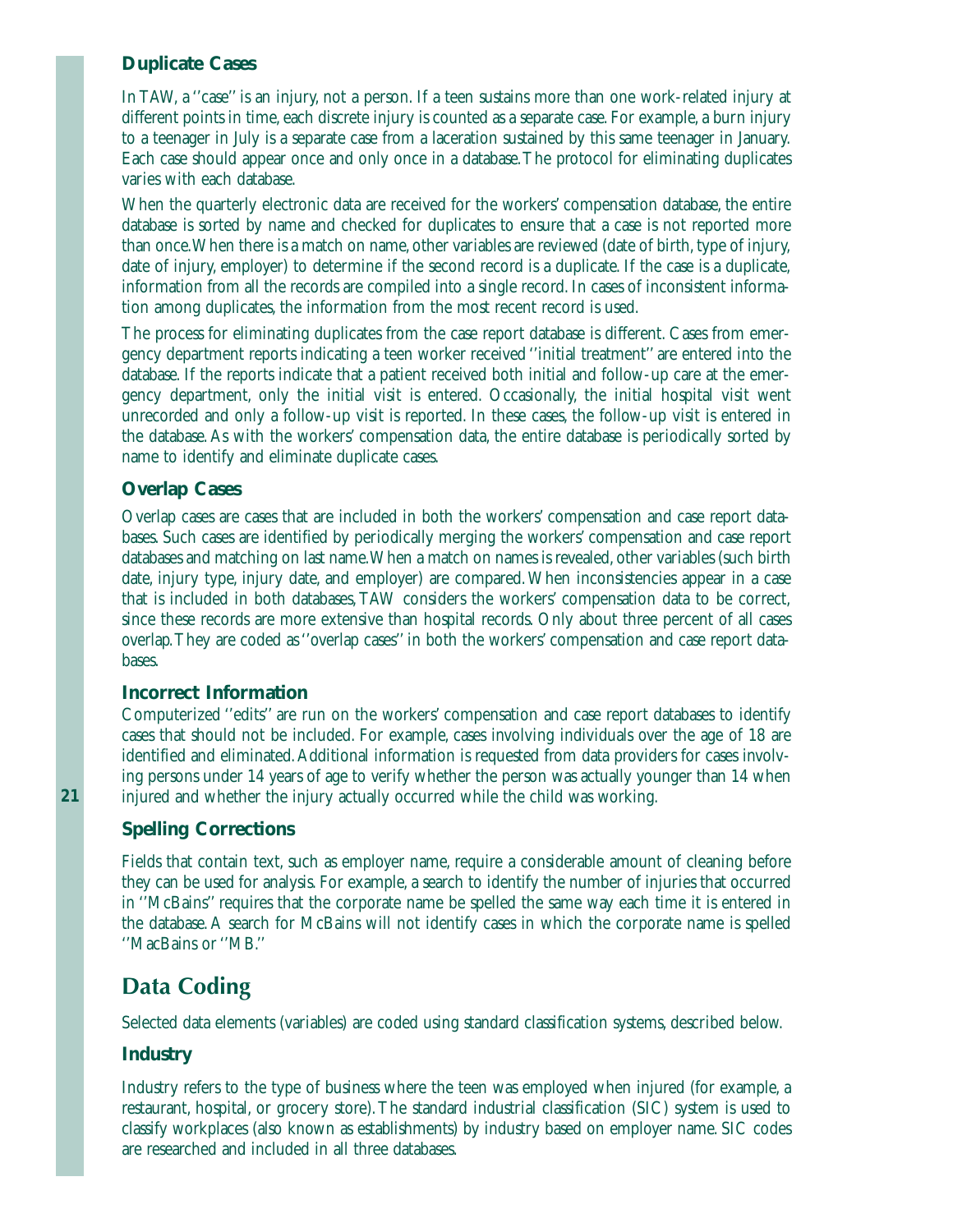TAW staff use several resources to look up employers' SIC codes. (See box below.) Some employers have multiple SIC codes. For example, a retail bakery that manufactures donuts may have different codes for its retail and manufacturing functions. In these cases, the job title is used to determine which SIC code should be assigned. If job title does not prove helpful in choosing a SIC code,TAW uses the primary SIC code (i.e., the first listed). If an employer's SIC code cannot be identified using one of the available resources, the TAW staff researches the company on the Web or in the telephone directory and applies a SIC code to that establishment.

It should be noted that SIC is an outdated system and being phased out in favor of the North American Industry Classification System (NAICS). Since 2003 TAW began using NAICS codes.

# *SIC Code Resources*

TAW uses the following resources to determine the proper SIC code for establishments.

*American Business Directories:* Available on compact disc from Directories USA.This is one of a number of commercial products allowing users to search for SIC codes for specific employers. (www.directoriesUSA.com)

*The Massachusetts Employer Listing:* An electronic listing of over 70,000 private sector Massachusetts establishments compiled by the Massachusetts Department of Employment and Training (MDET) that includes SIC (and NAICS) codes for each establishment.The codes are assigned by MDET and based on the information provided by employers when they register with the unemployment insurance system.The database is made available to MDPH through an agreement with MDET.

*Standard Industrial Classification Manual:* Published by the Executive Office of the President of Management and Budget in 1987.This is the basic guide for assigning SIC codes.A searchable version of the SIC Manual, the SIC System Search is available at the OSHA Web site (www.osha.gov/oshstats/sicser.html).

#### **Occupation**

Occupation refers to the teen's job title, such as cashier, cook, or house painter. Occupation codes are researched and included in all of the databases. TAW uses the U.S. States Census Bureau Occupational Classification System to classify occupations based on the job title and/or job description.The TAW staff is trained to apply the classification scheme. Unfortunately, the occupation data in the workers' compensation and case report databases are often incomplete. For many cases occupation are not provided or are listed as ''student.''

# *Resolving Job Title Discrepancies*

TAW noticed that teens working in retail bakeries and quick service restaurants often had different job titles even though they performed the same tasks. Interviews with teens confirmed that teens with the job titles of counter person, cashier, clerk, or crew worker often performed the same tasks.Yet these four jobs had different occupational codes.Thus,TAW staff decided to use the same code (438—food counter, fountain and related occupations) for all teens working in retail bakeries or quick service restaurants with one of those job titles.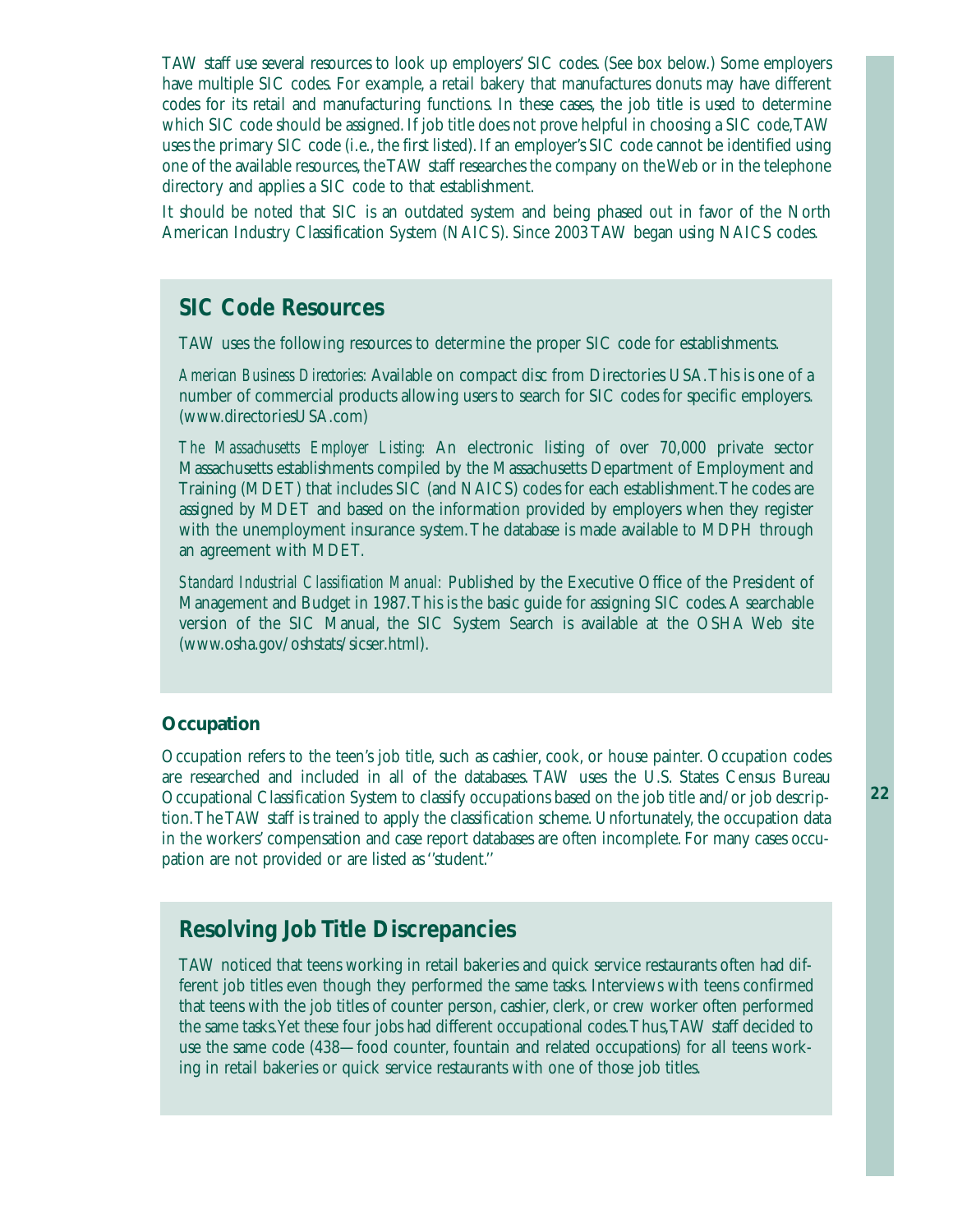#### **Injury Descriptors**

TAW uses the Bureau of Labor Statistics Occupational Injury Illness Classification (OIIC) scheme to classify individual injuries.The OIIC is a five part coding system that includes codes for nature of injury or illness, part of body directly affected, source of injury or illness, event or exposure, and secondary source of injury or illness (www.bls.gov/iif/oshtc.htm).

The TAW staff is trained in using the OIIC system. OIIC codes for nature of injury and body part are applied by the TAW staff and included in the workers' compensation, case report, and interview databases. Codes for source of injury and event are included in the interview database only.

# *OIIC and ICD Codes*

The OIIC system is an adaptation of an earlier American National Standards Institute (ANSI) injury coding system used to code employer injury logs required under the Occupational Safety and Health Act. ANSI codes can be readily converted to OIIC codes. Many states, including Massachusetts, use the older ANSI system to code workers' compensation data.TAW elected to use the OIIC system because the nature of injury and body part codes in workers' compensation data could be readily converted to OIIC codes. Unfortunately, there is no direct correlation between OIIC codes and the ICD codes (that is, nature-of-injury and externalcause-of-injury codes) often used by injury researchers and included in hospital data systems.

Hospitals in Massachusetts use the ICD system to code injury data. However, the case report data submitted to TAW by emergency departments is usually submitted with narrative text describing the type of injury (e.g. cut, fracture) prior to ICD coding.The TAW staff uses this narrative text to assign OIIC codes to emergency department data.

# **Data Analysis**

TAW data are analyzed using simple statistical measures. Frequencies and crosstabulations are generated. Injury rates are also computed to measure the probability or risk of teens sustaining workrelated injuries within a given time period under study.An industry that employs a large number of teens may experience a relatively large number of teen injuries, yet the injury rate for that industry may be fairly low. In turn, an industry that employs a relatively small number of teens may have fewer teen injuries but a higher teen injury rate. Both rates and numbers of injuries need to be taken into account in targeting and evaluating prevention efforts.

#### **Frequencies**

The first step in analyzing TAW data is to generate simple frequency distributions for age, sex, race and ethnicity, industry, and geographic area—city, county, or public-use microdata area (PUMA), which is the smallest geographic unit in the 5 percent microdata sample of the U.S. Census.

# *Multiple Versus Single Data Source Surveillance*

The workers' compensation data collected by TAW includes all teen injuries for which lost work time claims have been filed in Massachusetts. However,TAW collects data from only a convenience sample of 11 of 80 hospitals; these data are not necessarily representative of all teen work injuries seen in emergency departments in Massachusetts and statewide estimates cannot be extrapolated from the sample.TAW determines the overlap in reporting between the two data sources, computes frequencies for ED and workers' compensation cases separately, and compares the results. Because ED data are not necessarily representative, rates are computed using workers' compensation cases only.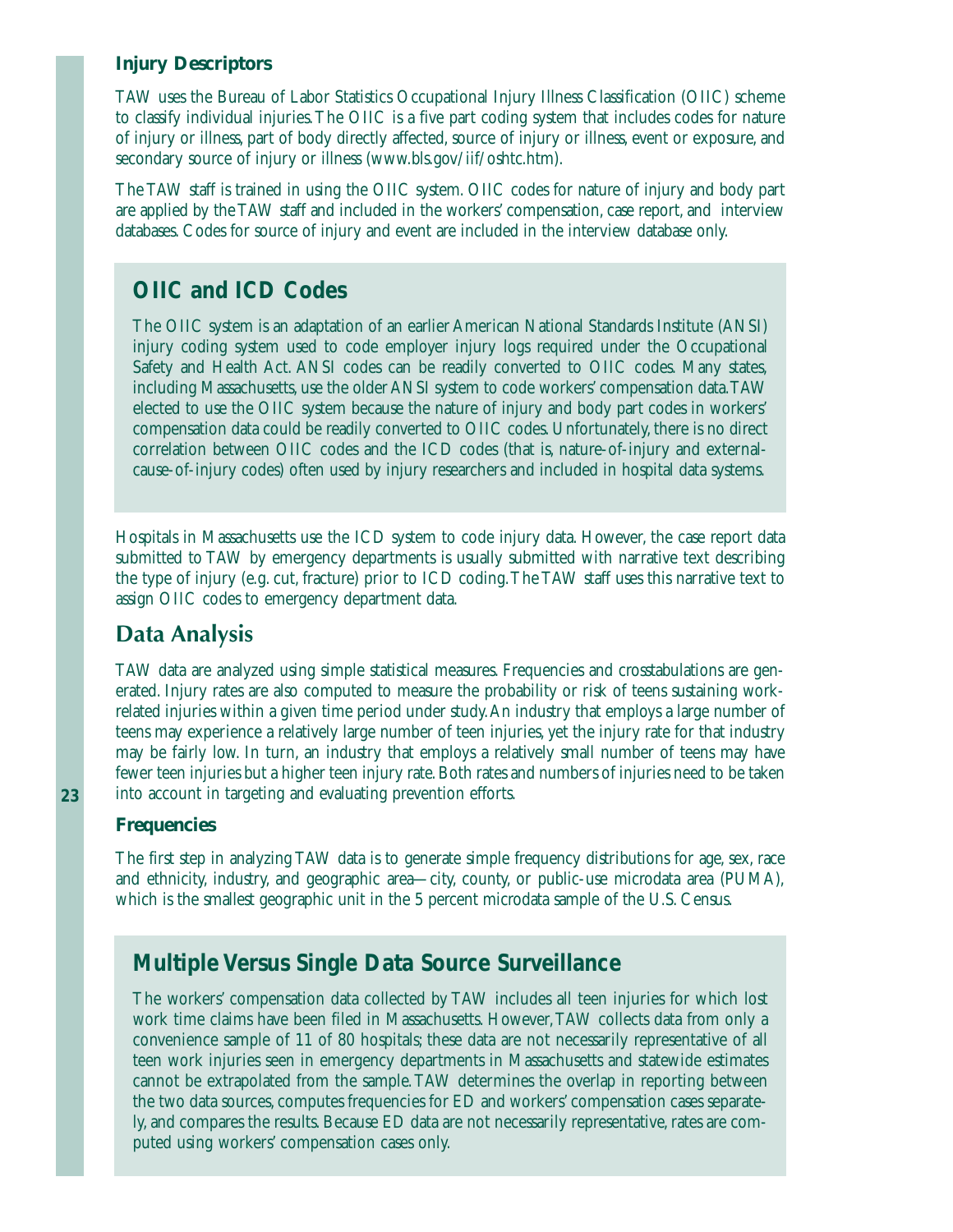The overlap between the workers'compensation and ED cases is only about 3 percent.Many ED cases are not captured in the workers' compensation data either because the teens were ineligible for workers' compensation lost time pay (i.e., not covered by workers' compensation or the teens did not miss five or more days of work as a result of their injuries) or were eligible and did not file claims.The distribution of injuries by injury type and industry vary markedly by data source (see Figures 2 and 3, below).These findings highlight two critical surveillance lessons:

- What one sees is highly dependent on the data source.
- Multiple data sources are needed to fully characterize the extent and nature of the young worker injury problem.

Although these rates do not measure the full extent of the problem, they can provide valuable information about injuries resulting in lost work time, which can be used to target prevention efforts.

Figure 2. Occupational injuries to young workers by injury type and data source, Massachusetts, July 1993–2000





Source: Massachusetts Department of Public Health 3/2002

\*Type of injury missing for 291 cases \*\*Type of injury missing for 128 cases +Includes 17 amputations

**24**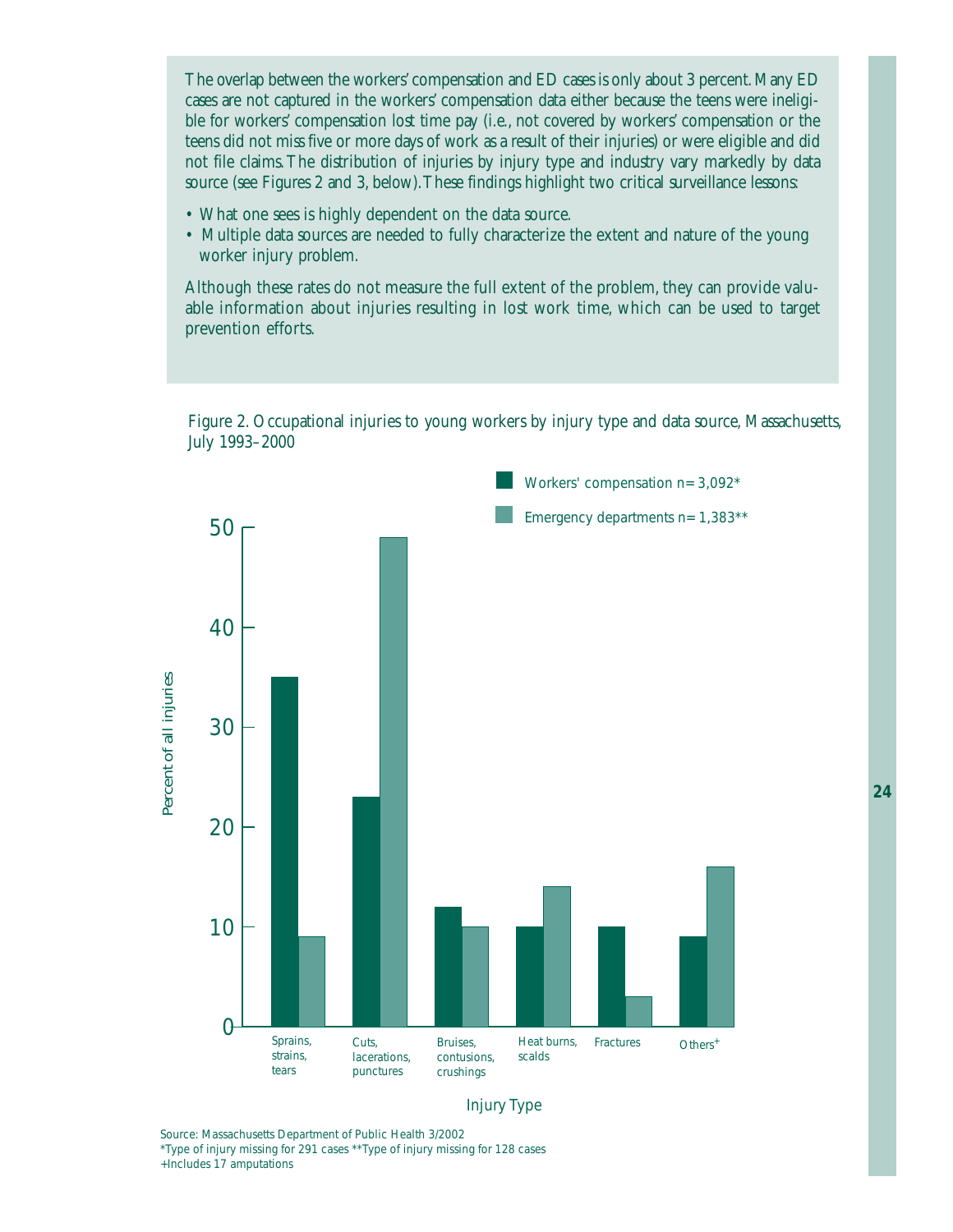

Figure 3. Occupational injuries to young workers by selected industy, Massachusetts, July 1993–2000, based on workers' compensation data

#### **Cross-Tabulations**

After simple frequencies are tabulated, cross-tabulations are generated to provide a more detailed understanding of the problem. Useful cross-tabulations include nature of injury with body part, nature of injury with industry (or employer), nature of injury with gender, and industry by geographic area.

For example, cross-tabulating the nature of injury and industry pinpoints the types of injuries that characteristically occur in specific industries. Such information not only helps identify industries in which intervention is needed, but also helps define the type of intervention that can correct this problem (see Figure 4).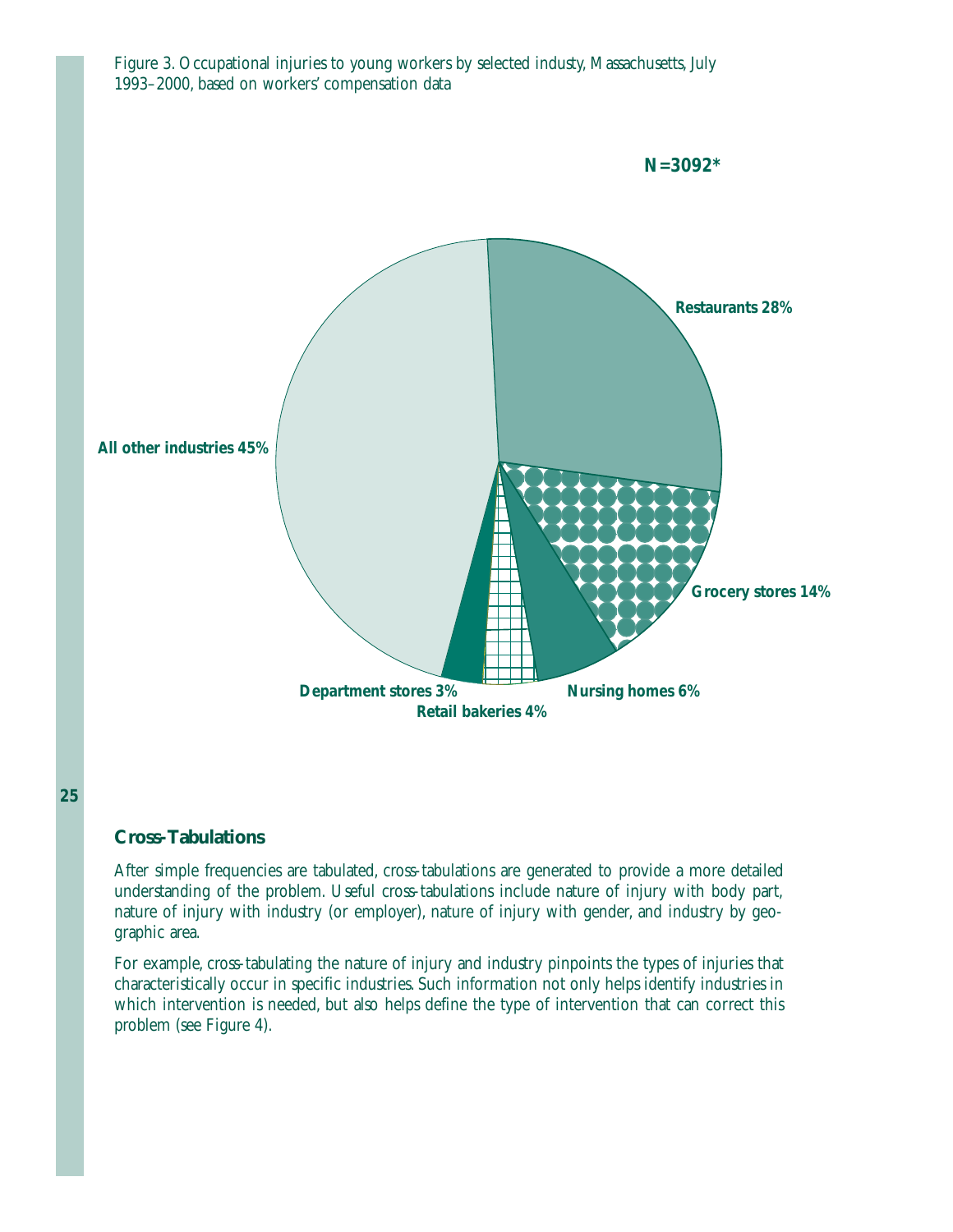

Figure 4. Occupational injuries to young workers for the top five Industries by industry type, Massachusetts, 1993–2000

#### **Employer-Based Analysis**

TAW periodically computes frequencies of injuries by employer to identify establishments where multiple injuries have occurred. Cross-tabulations can provide more detailed information about the types of injuries in specific establishments or chains of establishments that can inform targeted intervention efforts.

#### **Injury Incidence Rates**

Calculating teen occupational injury rates requires reliable and appropriate numerator data on the number of teen worker injuries that occurred during a specified time period and denominator data on teen employment for that period.

As discussed in the box 'multiple versus single data source surveillance',TAW currently uses only teen injury cases identified through workers' compensation records in the numerator when com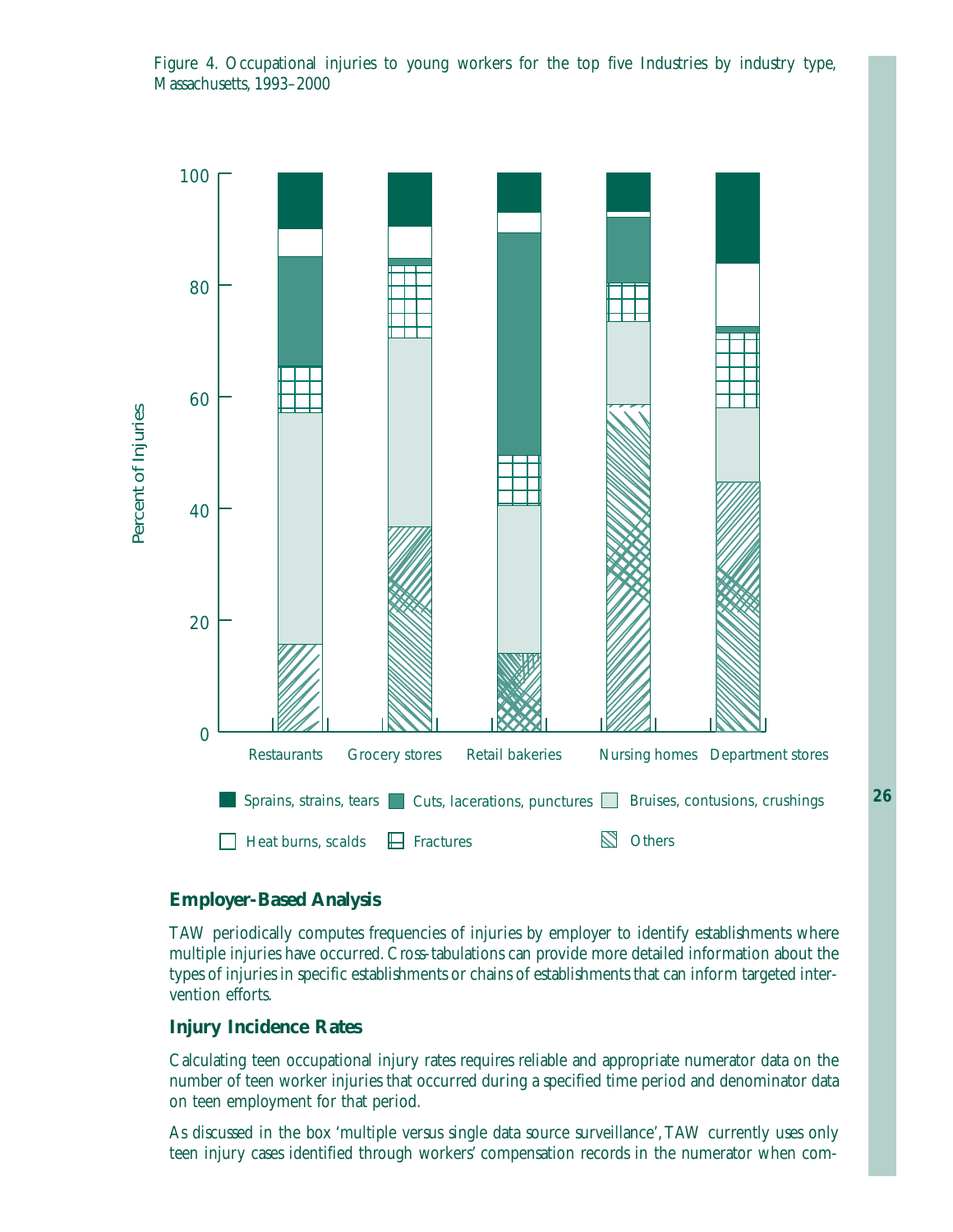puting rates because these records are a complete census of all claims filed by teens.TAW computes teen occupational injury rates based on workers' compensation cases for the state as a whole, by industry (defined at the three-digit SIC code level) and by geographic area (public-use microdata area). (Technically, these rates are "workers' compensation claim rates'' rather than injury rates.)

Data on teen employment during the surveillance period is needed to use as the denominator in computing teen occupational injury rates. Finding appropriate data on teen employment at the state level is a challenge.TAW has explored use of two different sources of statewide employment data for computing rates:

- **1. The United States Census.** The Census Bureau conducts a national census every 10 years, collecting basic demographic (age, gender, race, ethnicity) and housing information for everyone. For a 15 percent sample, employment information is collected for those 15 years or older. Employment variables include: employment status, current industry, occupation, hours worked per week, and weeks worked during the previous year. Data from this long form is used to generate the 5 percent census sample. Data from this 5 percent sample can be used to estimate the statewide number of workers and full-time equivalents (FTE's) by industry and occupation for 16- and 17 year - olds.The limitation of using census data is that the information is only updated every 10 years.Youth employment patterns may vary in the interim.
- **2. Current Population Survey.** The Current Population Survey (CPS) is a monthly survey of about 60,000 households nationwide conducted by the Census Bureau for the Bureau of Labor Statistics. It provides a comprehensive data set on the labor force, employment, unemployment, and persons not in the labor force. Data on industry, occupation, weeks worked, and hours worked per week in the past year are available for people 15 years of age and older.While the CPS provides reliable data for computing teen injury rates at the national level, the sample in many states is too small to provide reliable estimates of teen employment broken down by industry or occupation.

# *A Note on Denominators*

The number of workers employed is often used as the denominator in calculating occupational injury rates. However, for groups who typically work part-time (like teenagers), ''hours worked'' (which is usually expressed as ''full-time equivalents'' or ''FTEs'') is a more appropriate denominator. Failure to accurately portray the numbers of hours worked can result in underestimating the risk of injury for part-time employees.<sup>7</sup>

For example, over a year, Company A employed 100 adults full time (that is, for 40 hours each week) and 100 teens part time (for 10 hours each week). During this year, 10 adults and 4 teens were injured. Based on the number of employees, the annual injury rates were 10 injuries per 100 adult workers per year and 4 injuries per 100 teens each year.This makes it appear that teens were safer than adults. However, each teen only worked one-quarter of the adult work week—and thus was only exposed to the risk of injuries on the job for one-quarter of the time each adult was exposed. If the teen injuries are multiplied by four, we discover that, had the teens been working full time, they could have been expected to incur 16 injuries at a rate of per 100 FTEs—60 percent higher than the rate of injuries for adults.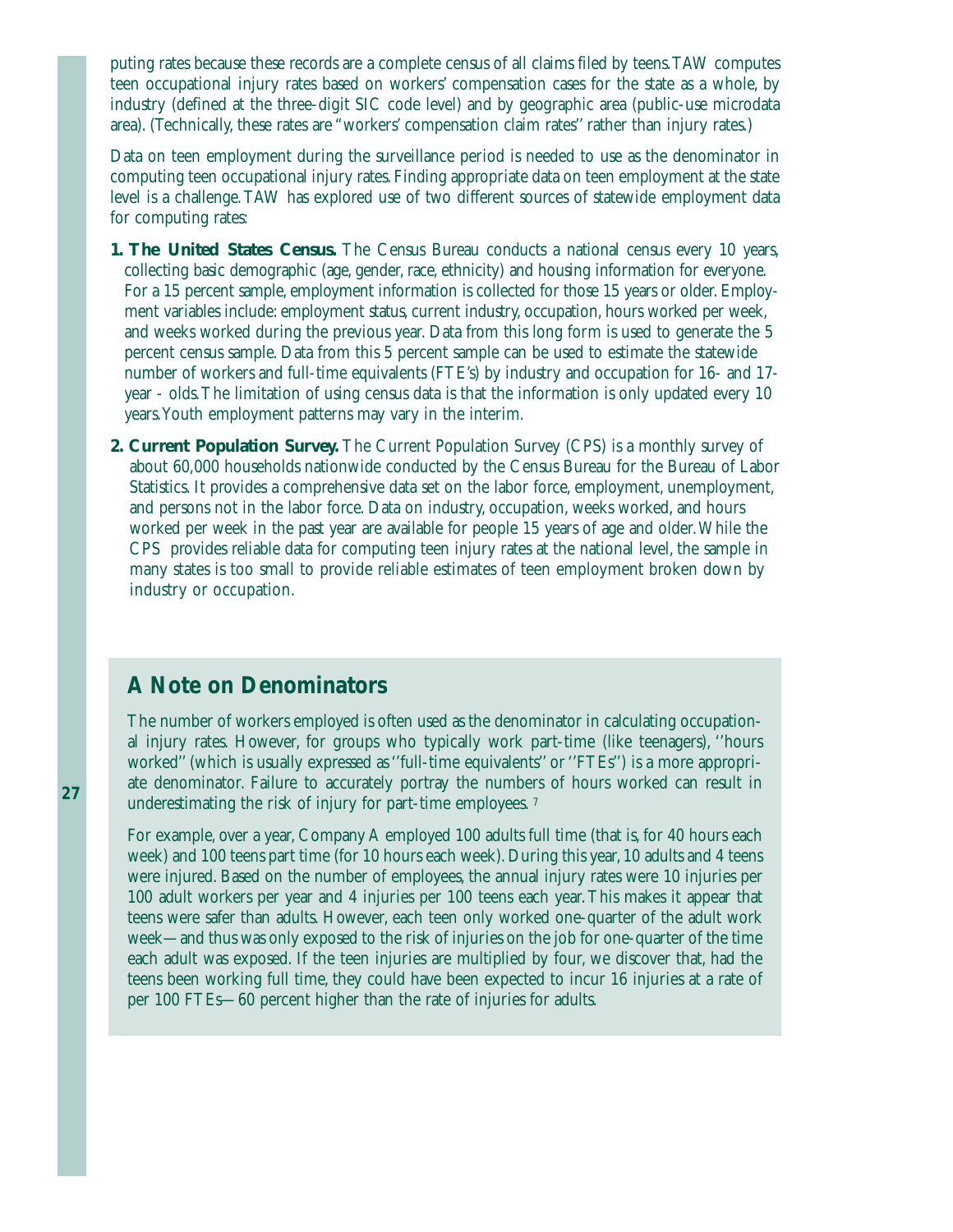| Industries with the highest injury rates |                                                      |                    | Industries with the greatest number of injuries |                    |         |
|------------------------------------------|------------------------------------------------------|--------------------|-------------------------------------------------|--------------------|---------|
| Industry                                 | Annua<br>rate (num-<br>ber/100<br>FTE <sub>s</sub> ) | Number of<br>cases | Industry                                        | Number of<br>cases | Percent |
| Trucking/<br>Courier                     | 8.7                                                  | 95                 | Restaurant                                      | 709                | 26.7    |
| Personnel<br><b>Supply Services</b>      | 3.9                                                  | 30                 | <b>Grocery Store</b>                            | 398                | 15.0    |
| <b>Retail Bakery</b>                     | 3.9                                                  | 157                | <b>Nursing Home</b>                             | 165                | 6.2     |
| Nursing Home                             | 2.1                                                  | 165                | <b>Retail Bakery</b>                            | 157                | 5.9     |
| <b>Social Service</b>                    | 1.9                                                  | 19                 | <b>Department Store</b>                         | 126                | 4.7     |
| Restaurant                               | 1.8                                                  | 709                | Trucking/Courier                                | 95                 | 3.6     |
| Retail Lumber                            | 1.4                                                  | 18                 | Entertainment &<br>Recreation                   | 79                 | 3.0     |
| Entertainment<br>& Recreation            | 1.3                                                  | 79                 | Hospital                                        | 53                 | 2.0     |
| <b>Grocery Store</b>                     | 1.3                                                  | 398                | <b>Drug Store</b>                               | 46                 | 1.7     |
| Hotels and<br><b>Motels</b>              | 1.1                                                  | 25                 | <b>Personnel Supply</b><br><b>Services</b>      | 30                 | 1.1     |
| All Industries                           | 1.1                                                  |                    | *Rates are provisional                          |                    |         |

Figure 5.Top ten industry ranked by average annual occupational injury rate\* to 16- and 17-yearolds and number of injuries, Massachusetts, 1993–2000

#### **Follow-up Interview Data**

Analysis of the teen interview data provides important information about the circumstances of injury, health and safety training, and impact of injury on teens that is not available from the other sources of data.TAW uses simple frequency calculations and cross-tabulations to analyze key data elements in the interview database. Because only selected cases are targeted for follow-up interviews, it is important to present these findings as case series data rather than population-based data.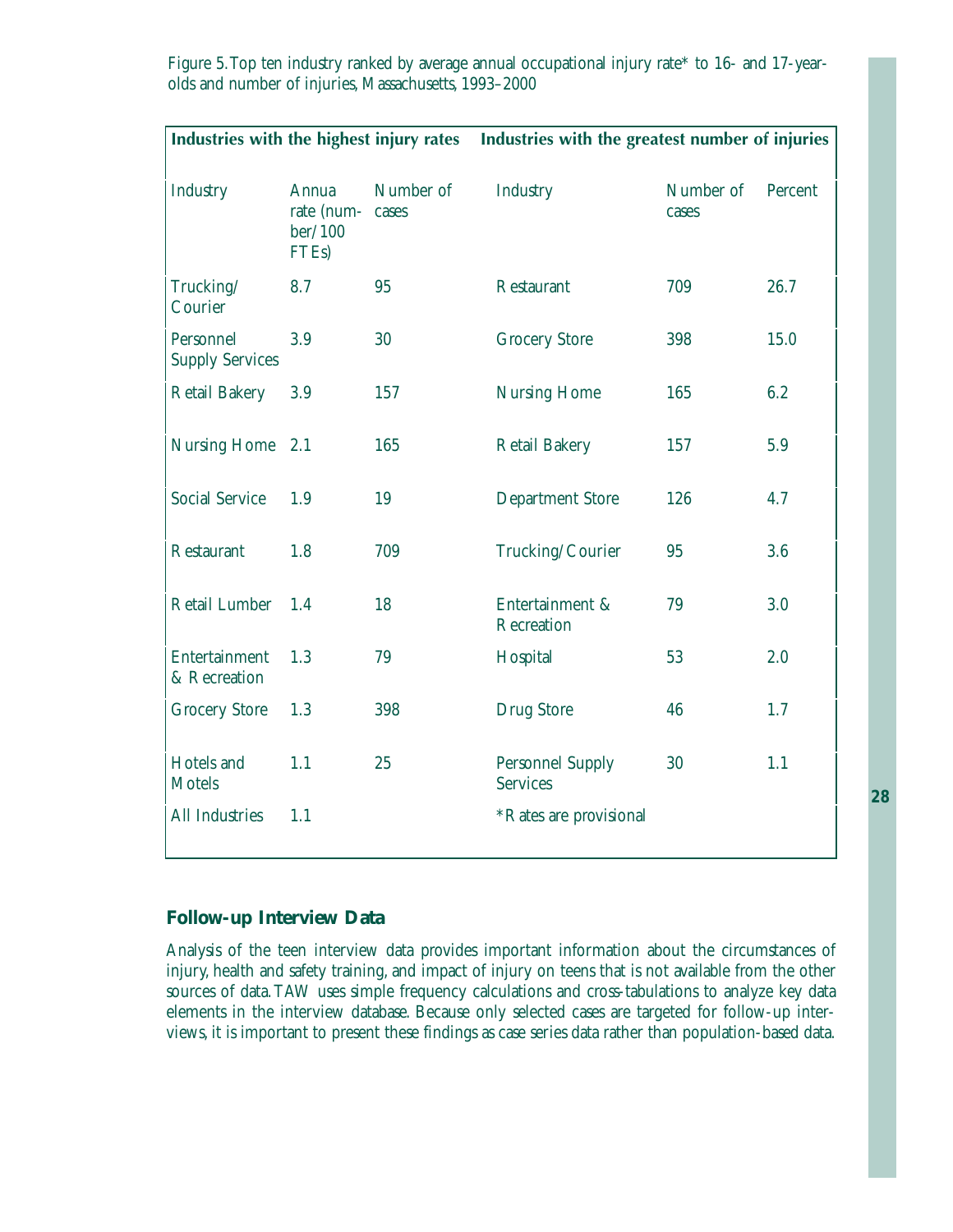



# *The Interview Narrative*

The narratives in the teen follow-up interviews provide additional important information. For example, many teens interviewed sought emergency care only after they had completed their workshifts, rather than immediately after their injuries.This finding raises questions about the adequacy of emergency response procedures in their workplaces.TAW is exploring approaches to qualitative data analysis that will enable us to take full advantage of the teen narratives.

# **Data Dissemination**

Data needs to be disseminated if it is to have an impact and be used to prevent teen injuries. It is also essential to present surveillance findings to those who contribute data to the system to demon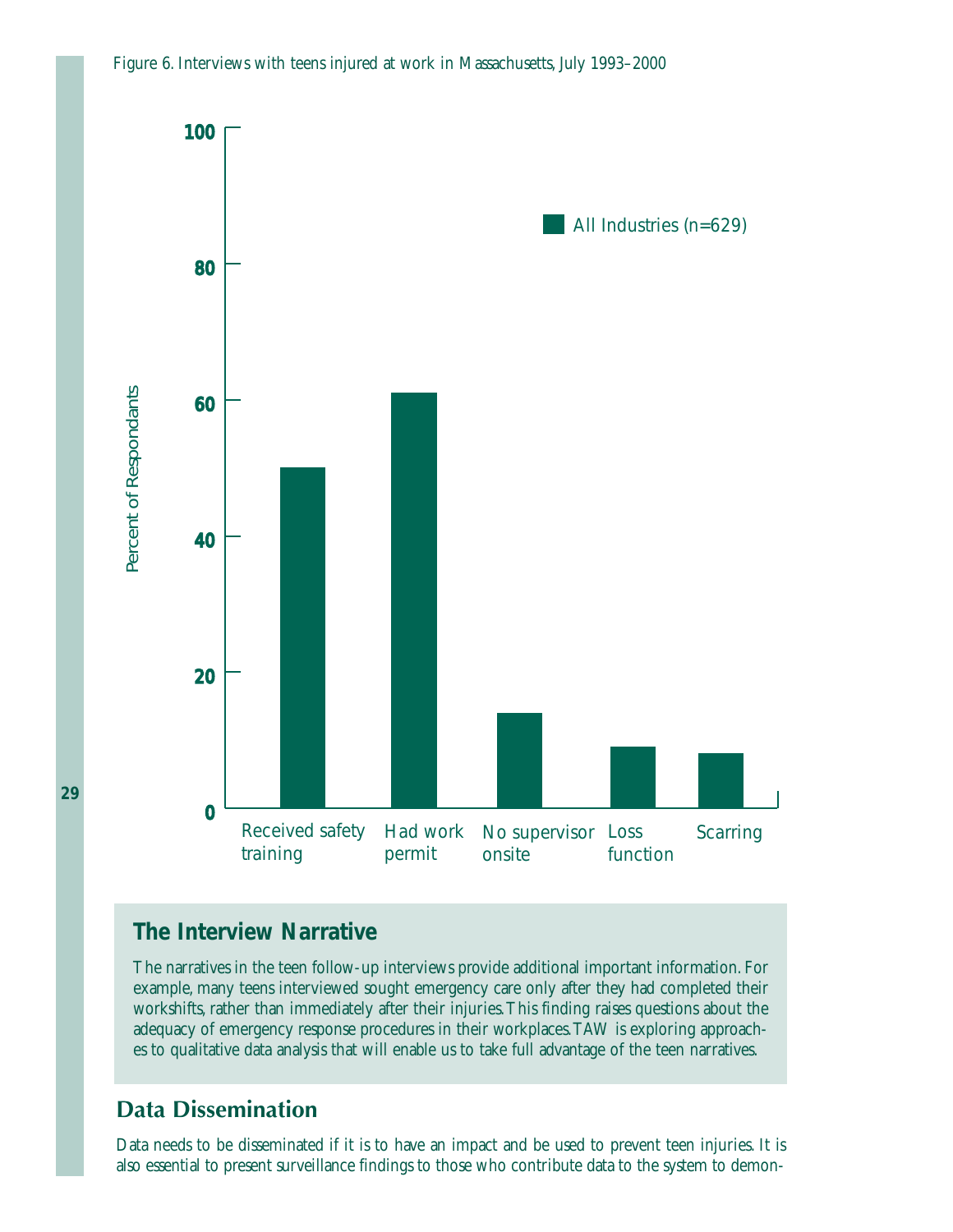strate that their efforts are valuable and to encourage continued reporting.TAW distributes its data in a number of ways to those within the Massachusetts Department of Public Health, to other government agencies, the agencies and institutions that contribute data to the system, and others in the community who can have an impact on teen worker safety.

TAW publishes an annual newsletter that includes summary data from the surveillance system as well as other state, local, and national news about health and safety of teens at work (see Appendix F).The newsletter is disseminated to over 2,000 individuals.The newsletter is also included in mailings sent out by the Injury Control and Prevention Program in MDPH.

In addition to the newsletter, fact sheets have been developed for the five industries with the greatest number of cases identified by the surveillance system: department stores, grocery stores, nursing homes, retail bakeries, and restaurants.These fact sheets are available on the OHSP Web site and are given to employers in those industries when investigations are conducted.

Surveillance findings have also been presented at national and international conferences as well as local meetings.TAW findings were cited in an Institute of Medicine Report, *Protecting Youth at Work*, (National Academy of Medicine, 1998), and the CDC NIOSH *Worker Health Chartbook, 2004* (CDC NIOSH, DHHS(NIOSH) Publication No. 2004-146, September 2004). The TAW staff regularly responds to media requests for information about risks for youth at work. Reporters are typically interested in both statistics and in contacting injured teens about their individual stories.TAW staff members are in the process of writing several journal articles summarizing surveillance findings. One of the practical challenges facing TAW staff is finding time to write articles for peer reviewed pulications.

# *TAW Newsletter Mailing List*

The TAW newsletter mailing list includes the following:

- Key contacts in other government agencies, including OSHA regional and area offices, U.S. Department of Labor Wage and Hour Division, Massachusetts Department of Education School to Career and Vocational Education, Massachusetts Attorney General's Office, Massachusetts Department of Industrial Accidents, and Massachusetts Department of Labor and Workforce Development
- All Massachusetts emergency department directors and nurses managers
- Key contacts in high schools, including school superintendents, high school principals, school health coordinators, school-based health center staff, school to career liaisons, vocational educational directors, and technical vocational co-op coordinators
- Staffs of youth-serving agencies such as YMCA and Boys and Girls Clubs
- Pediatric and adolescent health care providers
- Massachusetts chapter of the American Academy of Pediatricians
- Individuals physicians who have reported cases
- The OHSP Advisory Board
- Labor union and industry contacts
- Occupational health and injury control experts in universities, private, and non-profit organizations such as the Massachusetts Safety Council
- Media contacts
- State legislators on relevant committees
- Public health programs within MDPH, including Injury Control and Prevention, Adolescent Health, School Health,Young Men's Programs, and Environmental Health
- Individuals who have requested information or materials about young workers safety

**30**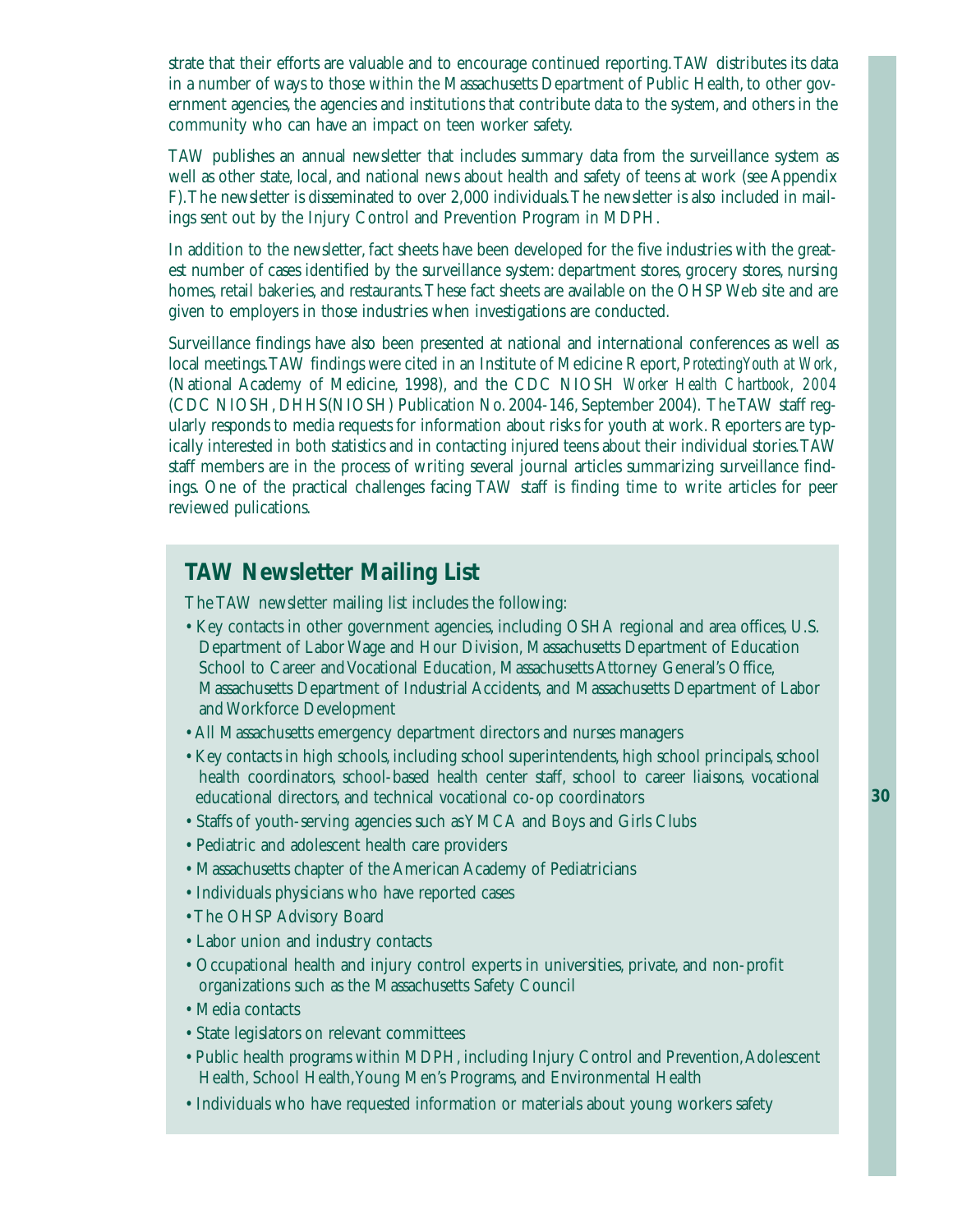# Prevention VI.

TAW data allows OHSP and its collaborators to respond more effectively to the young worker injury problem in Massachusetts. National data, however good, may misrepresent the problem in a particular state.TAW data identifies not only the industries and occupations where teens are at risk in Massachusetts, but often where and how these young people are being injured. It enables OHSP and its collaborators to develop targeted prevention strategies that respond to the communities, industries, and occupations in which young people are injured in Massachusetts—and even take steps to correct specific job hazards in specific workplaces identified by the surveillance system.

State and local data can help convince policymakers, government agencies, private organizations, advocates, and parents to work together and take action to protect young workers. OHSP and its collaborators have made extensive use of TAW data to educate policymakers and the public about injuries to young workers in Massachusetts.

# **Using Data to Identify Communities for Prevention**

In 1996, OHSP analyzed young worker injury data by region and identified an area around Brockton, a city in southeastern Massachusetts, as having a high rate of injuries among its teen workers. Using these data, OHSP, working in collaboration with the Education Development Center, Inc. (EDC), was able to obtain NIOSH funding for a three-year effort to develop a community-wide young worker safety project in Brockton.The goals of the project were to (1) provide teens and employers with information on workplace safety and (2) engage those responsible for the health and safety of young people in efforts to improve protections for working teens. Local data was essential in convincing employers, elected officials, school personnel, and others to become involved in the project.

OHSP and EDC worked with teens, school personnel, youth-serving organizations, cultural and civic associations, businesses, health care providers, and government officials to develop educational materials and integrate information and training about occupational safety into their activities. Information generated by TAW was invaluable in creating educational materials that both targeted real needs in the community and were relevant and compelling to their intended audience. For example, the follow-up interviews with teens revealed that many were not familiar with the child labor laws or specific workplace hazards and how to prevent them. OSHP, EDC, and their Brockton partners developed educational materials responding to identified needs for teens, parents, employers, and health care providers. See box below for list of materials. In addition, OHSP and EDC developed Safe Work/Safe Workers, a three-hour introductory curriculum on workplace health and safety for high school students (see Appendix F). These materials are still used by TAW and have been adapted for use in other states.

TAW continues to use surveillance data to guide development of educational materials. For example, when surveillance findings revealed that many eligible teens may not file workers' compensation claims, OHSP collaborated with the state workers' compensation agency to develop *Under 18 and Hurt on the Job? Information on Workers' Compensation*, a brochure informing teens about their rights and the procedure for filing claims. Given findings that emergency response in restaurants is often inadequate, TAW developed a poster, ''First Aid for Burns in Restaurants,'' disseminated in conjunction with the Massachusetts Restaurant Association and by health officer inspectors in cities and towns throughout the state.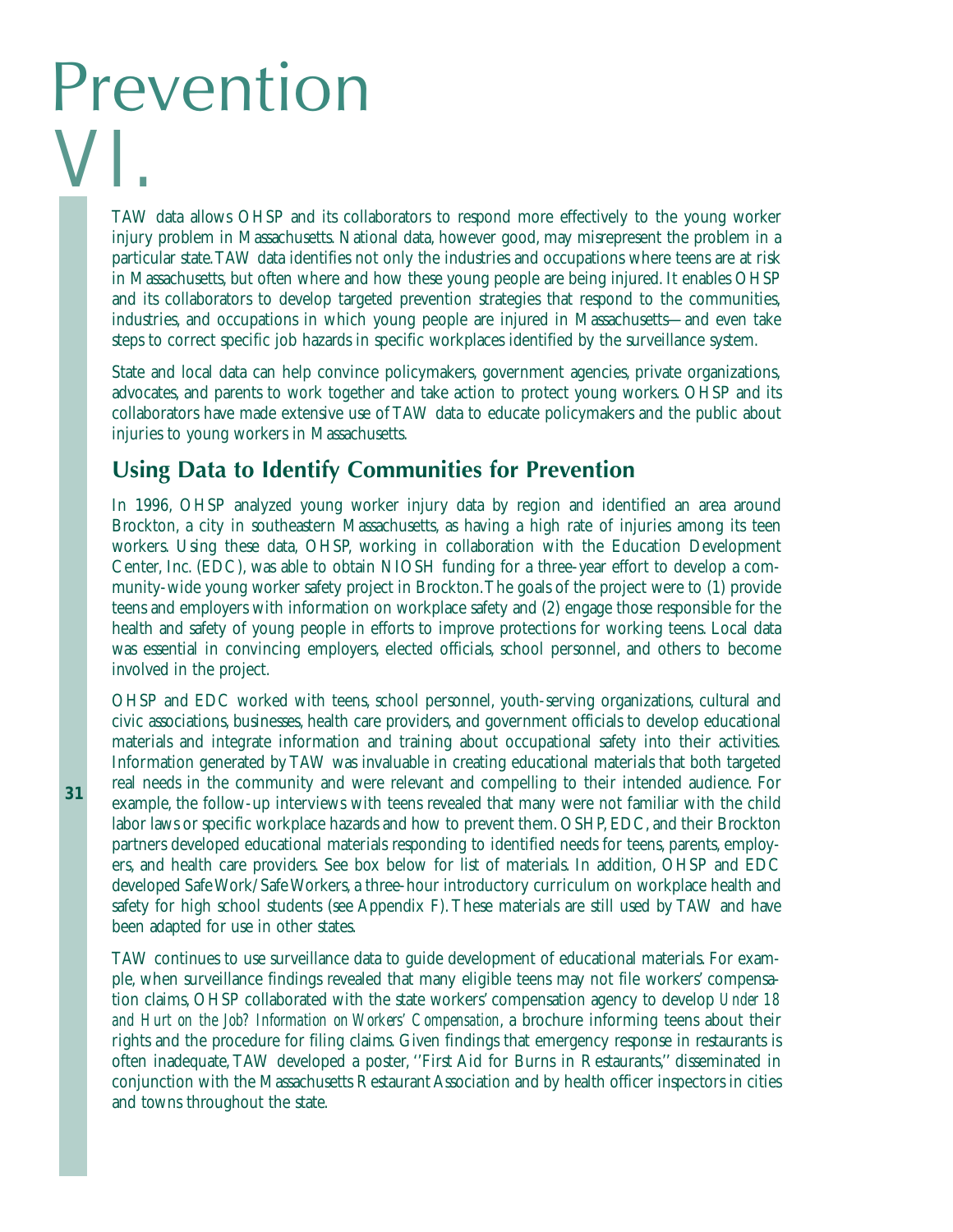# **Materials Available from the Massachusetts Department of Public Health's Teens at Work: Injury Surveillance and Prevention Project**

*Are You a Working Teen?* Pamphlet for teens contains child labor laws and related information. (2002)

*Under 18 and hurt on the job?: Information on Workers' Compensation* Pamphlet for teens on workers' compensation. (2002)

*Massachusetts Employers' Guide:Young Worker Health & Safety and the Child Labor Laws*  Recommendations for employers and a poster of the child labor laws applicable in Massachusetts. (2003)

*Protecting Your Working Teen:A Guide for Parents*

One sheet version of former pamphlet containing child labor laws and related information. Available in English and Portuguese. (2002)

*Protecting Working Teens:A Guide for Health Care Providers* Pamphlet for health care providers with information about child labor laws and what to talk to teens about regarding work. (2003)

*Preventing Work-Related Injuries to Teens: Newsletter from the Teens at Work Injury Surveillance and Prevention Project*

Biannual newsletter published by the Teens at Work Project. (2001, 2003)

*Surveillance Updates: 1993-1999*

This is a series of six fact sheets on injuries to teens in Massachusetts between 1993-1999 on each of the top five industries in Massachusetts and one on all industries. (2000)

*First Aid for Burn Poster in Restaurants*

This is a poster on first aid for heat burns in restaurants available in English, Spanish, and Portuguese. (2004)

*Know your Rights*

Poster for teens with information about wages, hours, health and safety. (1996)

*Work/Safe Workers:A Guide for Teaching High School Students about Occupational Health and Safety* Three-hour curriculum containing short video and learning activities. (1997)

**Call 617-624-5632 or email Teens.atwork@state.ma.us for more information.**

# **Using Data to Target Industries**

The national data do not always reflect the young worker injury problem in a particular state.TAW has proved valuable for identifying specific industries in Massachusetts in which young people are injured and action can be taken.

For example, an analysis of TAW surveillance data from 1993–1999 revealed both high rates and high numbers of injured teens in the retail bakery industry—an industry that had not previously been identified as high risk for working youth. Further analysis revealed that close to 60 percent of these cases occurred in establishments in a single large franchise retail bakery chain. Although burns accounted for 10 percent of all injuries identified by TAW, approximately 40 percent of the injuries to youth working in retail bakeries were burns. Follow-up interviews were conducted with a sample of teens injured while working in retail bakeries.While these findings were based on small numbers (a sample of 33) they nevertheless helped identify hot coffee as the leading culprit—in particular, hot coffee spilled when removing brew baskets on the coffee machines. In addition, over half of those interviewed indicated that they had never received health and safety training at work, and half indicated that their supervisor was not present on-site at the time of the injury. The interviews also revealed that the procedures for responding to injuries appeared to be a problem.

**32**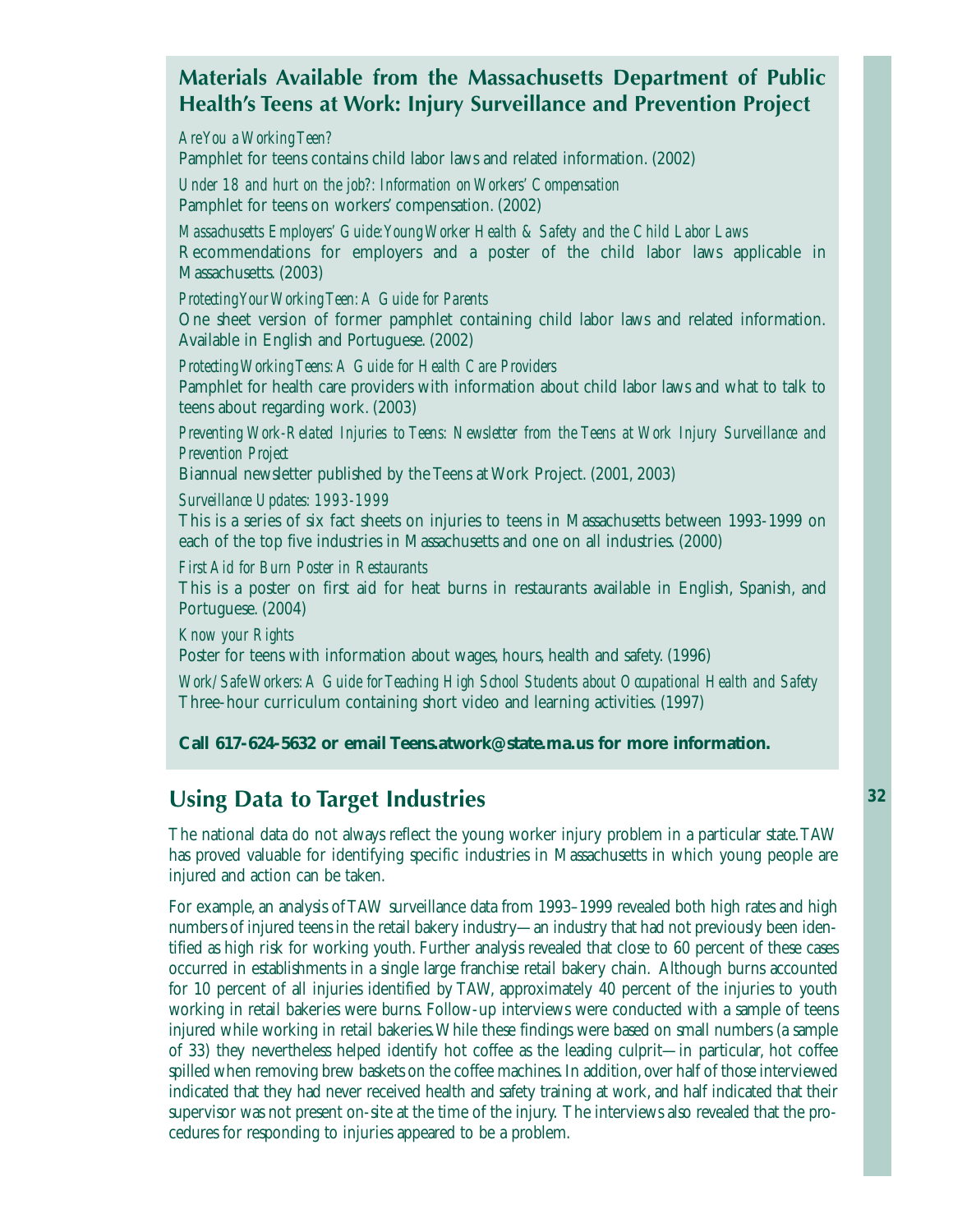In February 2000, MDPH presented its surveillance findings at a meeting of the franchise bakery chain.The meeting included corporate headquarter staff as well as hundreds of franchise owners.The data collected by TAW revealed a pattern of burn injury that might not have been revealed by looking at any single workplace.While some owners had been aware of the problems with brew baskets, the summary data on burn injuries was compelling. Since summer, 2001, corporate headquarters, which specifies the equipment to be used in the franchise stores, has required owners purchasing new equipment to install brew baskets with shields to prevent spillage. Continued surveillance should provide important information about the effectiveness of these interventions.

TAW information has also resulted in improvements in safety in other industries. In 2000, a 16-yearold Massachusetts youth was fatally injured while operating a forklift at a seafood processing facility. Both state and federal child labor laws prohibit youth under 18 from operating forklifts at work. During the FACE investigation of this incident, the employer commented that he did not know about the child labor laws and asked why someone did not inform him about them. The Massachusetts FACE and TAW staffs, who were collaborating on the investigation, came up with the idea of creating a forklift sticker to inform employers and workers about the law. OHSP developed a sticker to be placed on forklifts reading ''No operators under 18 years of age. IT'S THE LAW.'' Working with the Massachusetts Attorney General's Office, (which enforces Massachusetts child labor laws) and the U.S. Department of Labor, OHSP disseminated the stickers, together with a brief ''FACE Facts'' describing the incident, to 600 of Massachusetts's manufacturers, forklift distributors, and warehouses.A fax form to request additional copies of the sticker was included in the mailing (see Appendix E).

The response was overwhelmingly positive. MDPH received requests for over 3,000 stickers. MDPH and the U.S. Department of Labor have also worked together to create a bilingual sticker, which is disseminated nationally. It is available on the U.S. Department of Labor Youth Rules Web site at www.youthrules.dol.gov/posters.htm.



### **Getting the Word Out**

Getting the word out about work-related injuries to youth is an important step on the pathway to prevention. Too often, teens and adults don't think about the potential risks to teens until after a teen is injured. OHSP has used TAW data to create fact sheets with industry-specific findings and sentinel case examples, newsletters, and presentations (see Data Dissemination, pages 29-30).

# **Using Data to Educate Policymakers and Promote Collaboration to Protect Youth at Work**

Data on the scope and nature of the young worker injury problem in Massachusetts has resulted in action by state agencies and other organizations to become more involved in prevention efforts.

Over the years, OHSP has shared its data on young worker injuries with other state agencies.These data helped raise awareness of the scope of the problem and provided the motivation for these agencies to integrate young worker safety training and education into their work. Some examples of how sharing data with other agencies has promoted action include the following: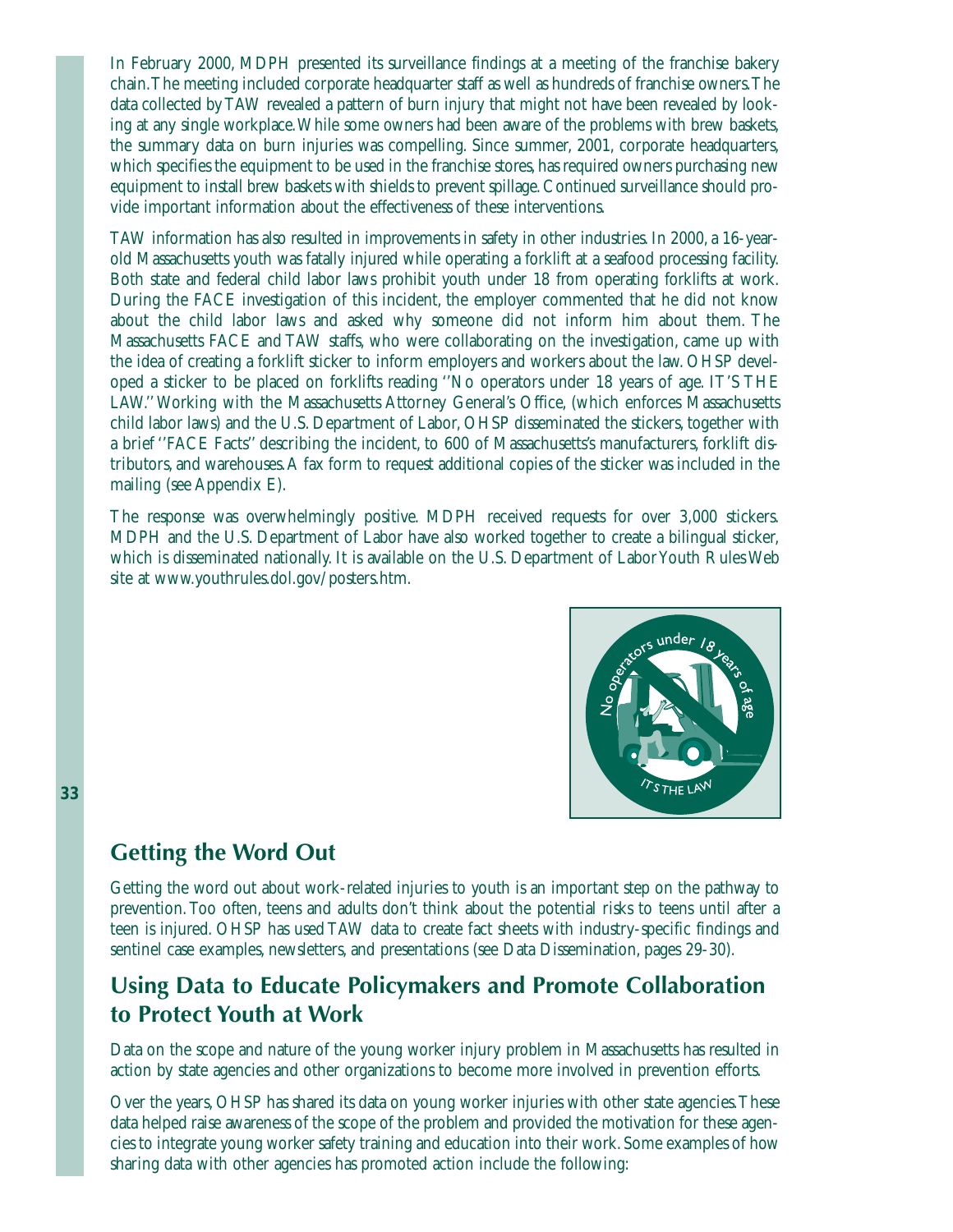- The Department of Education distributed *Are You a Working Teen?* brochures to all schools, with a recommendation that they be distributed with work permits.The School-to-Career Office added a module on health and safety to the training program provided for school personnel who place youth in workplaces.
- The Attorney General's Office printed and disseminated young worker safety posters to schools, employers, and community groups.
- The Division of Industrial Accidents (Massachusetts's workers' compensation agency) helped create and disseminate *Under 18 and Hurt on the Job,* a brochure explaining workers' compensation to teens.
- The Regional OSHA Office encouraged its compliance assistance specialists to get involved in educational efforts targeting young workers.The Regional Office has included data on teen workers in their standard presentation for employers and their compliance assistance specialists have participated in train-the-trainer sessions using the *Safe Work/Safe Workers* curriculum. The Regional Office is also providing the OSHA 40-hour training to vocational education teachers in the construction trades in Massachusetts, who will, in turn, be able to provide their students with the OSHA 10-hour training.
- The Boston District Office of the U.S. Department of Labor,Wage, and Hour Division has called upon TAW to participate in their efforts to educate employers about federal child labor laws.The U.S. Department of Labor sponsored several educational sessions for small business employers in the retail bakery industry that included information on state and federal child labor laws, federal wage laws, and what to expect from an OSHA inspection. OHSP has used industry-specific data from TAW on occupational injuries to teens at these sessions to create a compelling argument for improving efforts to protect youth at work.These sessions have also provided an opportunity for TAW to obtain input from employers about their perceptions and needs regarding teens workers. At the last session,TAW distributed a one-page survey to participants to obtain information about the types of education materials employers would like to have for teens and supervisors.

In 2000, it became apparent that the protection of young workers required a more broad-based, comprehensive effort. OHSP worked with nonprofit, academic, governmental, and community-based groups to convene the Massachusetts Young Worker Initiative (MYWI), a statewide coalition representing employers, government agencies, schools, parents, youth, and other interested parties. MYWI met for a year and a half and developed a set of recommendations for strategies designed to improve young worker safety. Government agency representatives provided background information for this effort, including data from the TAW project. At their initial meeting, OHSP provided MYWI with data to help the group focus its efforts. TAW data was eventually used in the introduction to the MYWI Task Force report *Protecting Young Workers in Massachusetts: Recommendations of the Massachusetts Young Worker Initiative Task Force* (see Appendix H).This data helped attract the attention of the media and legislators to the report's recommendations.The report was released in January 2003.

Since that time, MWYI has continued to meet, and an Interagency Working Group on Youth Employment has been established to coordinate government agency efforts to address health and safety of young workers. (See Box below for a list of participating agencies.) MDPH facilitates the meetings, which are held every other month. At these meetings, agencies provide updates on their activities relevant to youth employment and identify opportunities for working together.A listserve has been created to faciliate communication between members outside of meetings.Working group members have collaborated on a number of projects including, for example, joint presentations on federal, and sate child labor laws; inclusion of workshops on health and safety in statewide School to Career meetings; and development of downloadable work permit application forms that include the state and federal child labor laws. The Interagency Working Group on Youth Employment is a valuable mechanism for pooling limited and fragmented government resources to improve young worker health and safety.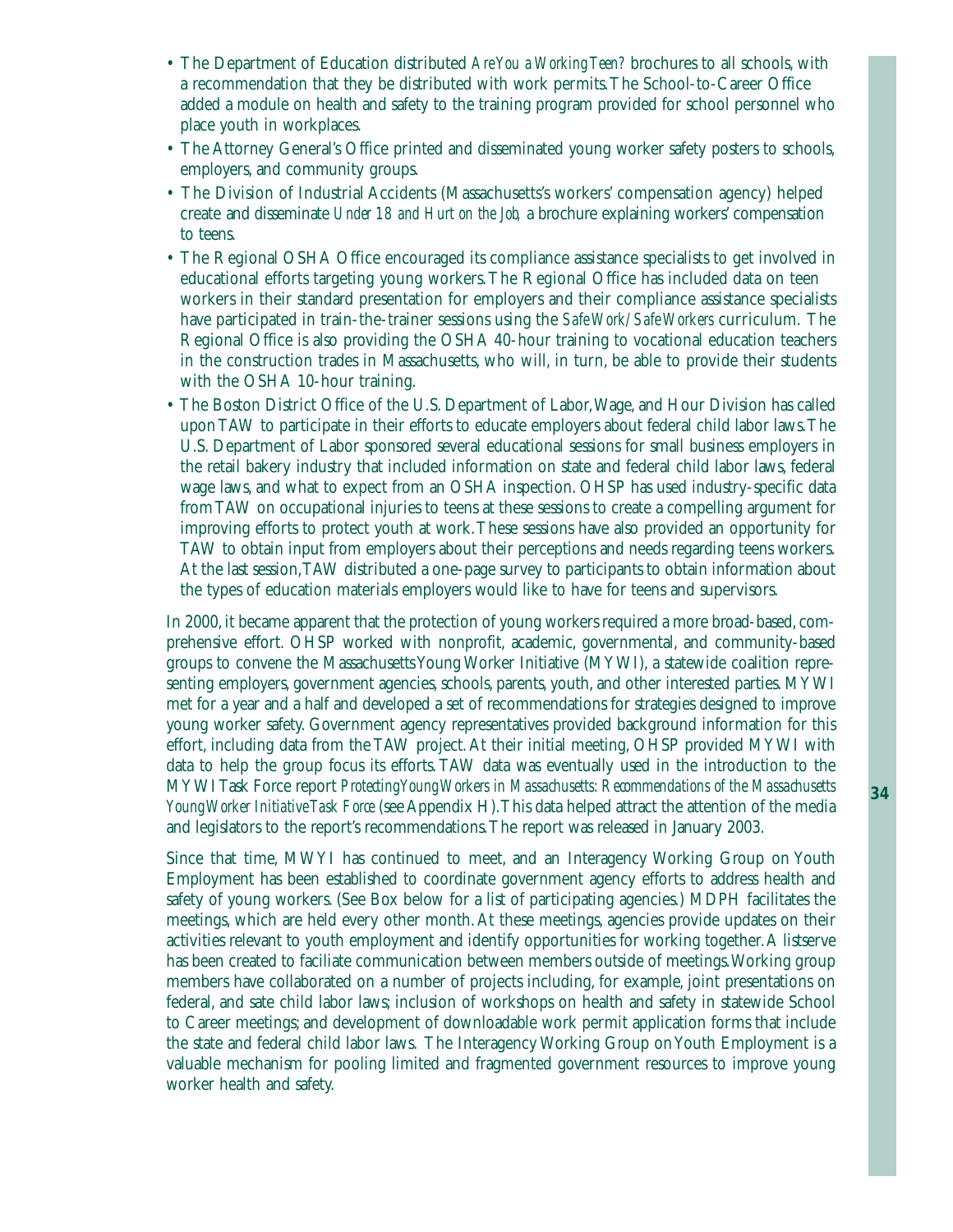# **Interagency Working Group on Youth Employment Agency List**

Massachusetts Department of Public Health Massachusetts Office of Attorney General Massachusetts Department of Education Massachusetts Division of Occupational Safety Massachusetts Department of Industrial Accidents US Department of Labor - Wage and Hour Division

US Department of Labor - OSHA

# **Conclusion**

TAW has been successful in raising the issue of young worker health and safety in Massachusetts as well as other states. Both NIOSH and OSHA now recognize teen workers as a public health priority. We hope that our experience in Massachusetts—and this guide–will further efforts to protect young people in workplaces.